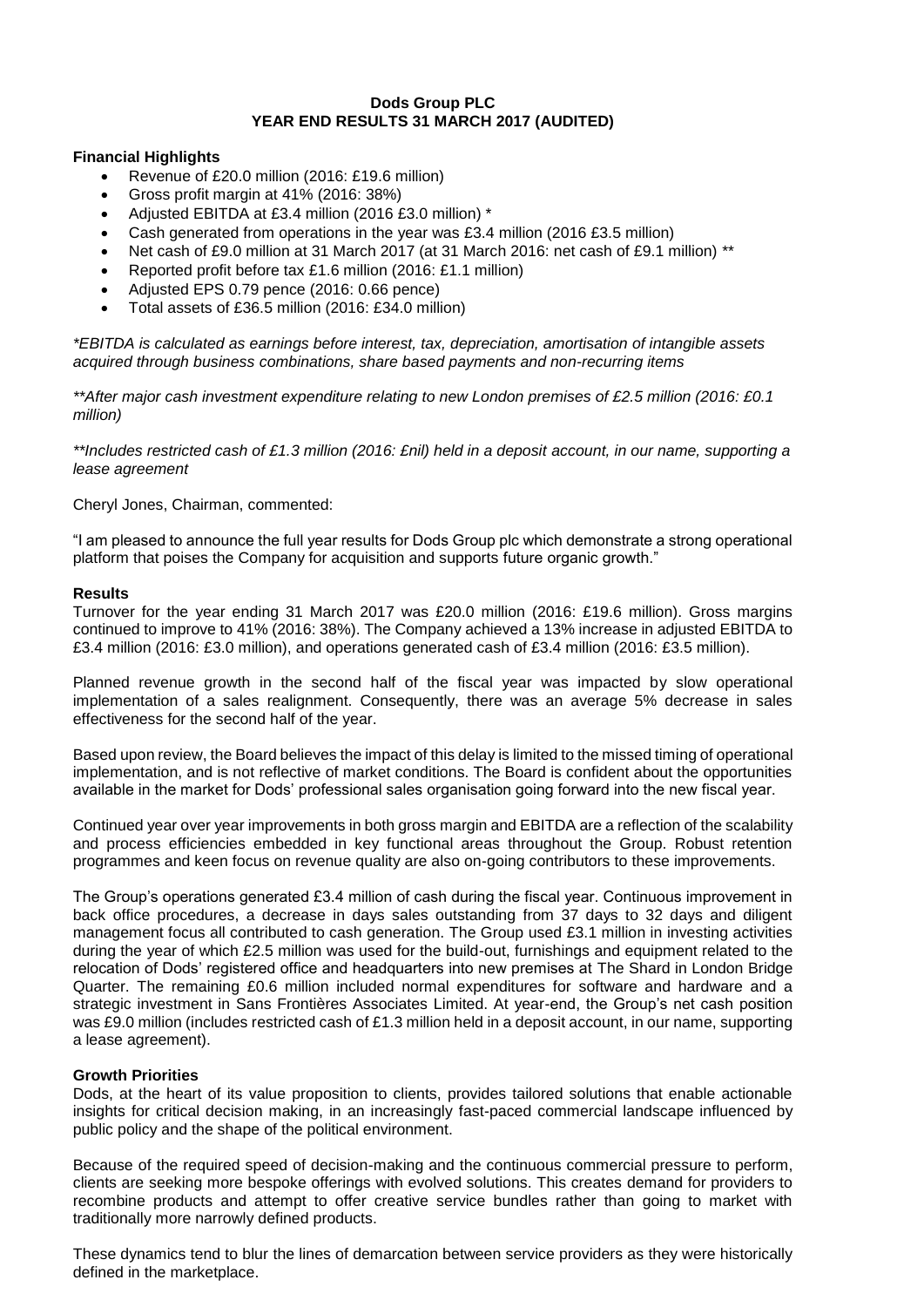The aforementioned trends, well-position the Group to consider acquisitions that not only bring scale to existing products and services, but importantly also allow the Group to evaluate adjacent businesses. An adjacent business could provide speed-to-market for new sector expansion as well as enhance depth of product service competencies.

Recognising the opportunities created from this positive disruption in the market, the Board has dedicated resources to establish an acquisition programme outside of operational management. This programme is currently focussed on identifying and pursuing buy-and-build and market adjacency opportunities.

As a start, in February 2017, the Group announced completion of a strategic investment in Sans Frontières Associates (SFA), acquiring a 40.0% stake in the business. SFA is an international consulting services and communications-led solutions company based in London. The Board believes SFA's core capabilities and international reach are in keeping with the trends and changing market requirements, and SFA has the ability to redefine the approach taken to international geopolitical and crisis communications consulting.

Given these plans and Dods' reliance on digital service delivery platforms, its frequency and volume of information exchange with disparate data providers, and the geographical expanse over which electronic communications take place, achieving ISO27001 Information Security certification was set-forward as a priority for the business in late 2015. In February 2017, Dods achieved and was awarded this certification. Certified companies must have an auditable, defined and demonstrable set of processes and procedures covering information security, typically implemented in the form of an information security management system.

## **Board Appointments**

During the fiscal year, the Board welcomed three new members.

On 4 August 2016, after serving in the Company in positions of increased responsibility over more than fifteen years, Guy Cleaver was appointed as Chief Executive Officer and joined the Board as a Director. He was previously named as Chief Operating Officer with responsibility for all the Group's businesses in March 2016.

Subsequently, on 5 September 2016, Nitil Patel was appointed as the Group's Chief Financial Officer and also named to the Board as a Director. Nitil's prior operational and strategic acquisitions experience has been very valuable to the Company as it continues transformational plans including acquisitive growth.

Concurrently, Diane Lees CBE, also joined the Board on 5 September 2016 as a Non-executive Director. Diane's diverse leadership positions, as well as her domain knowledge of specific sectors such as higher education, make her a valued addition of the Board.

## **Outlook**

Given the Company's robust client retention programmes, its forward bookings and current sales activity levels, the Board is confident the Company is, year over year, in a position to achieve consistent organic growth. The Board is optimistic about Dods' prospects for continued success in fiscal year 2018.

On behalf of the Board, I would like to recognise the efforts of each of the valued employees of Dods Group PLC, and recognise their commitment to supporting our overall efforts to become an innovative company where clients, stakeholders and employees all benefit from aspiring to a spirit of excellence.

*Cheryl C. Jones Chairman*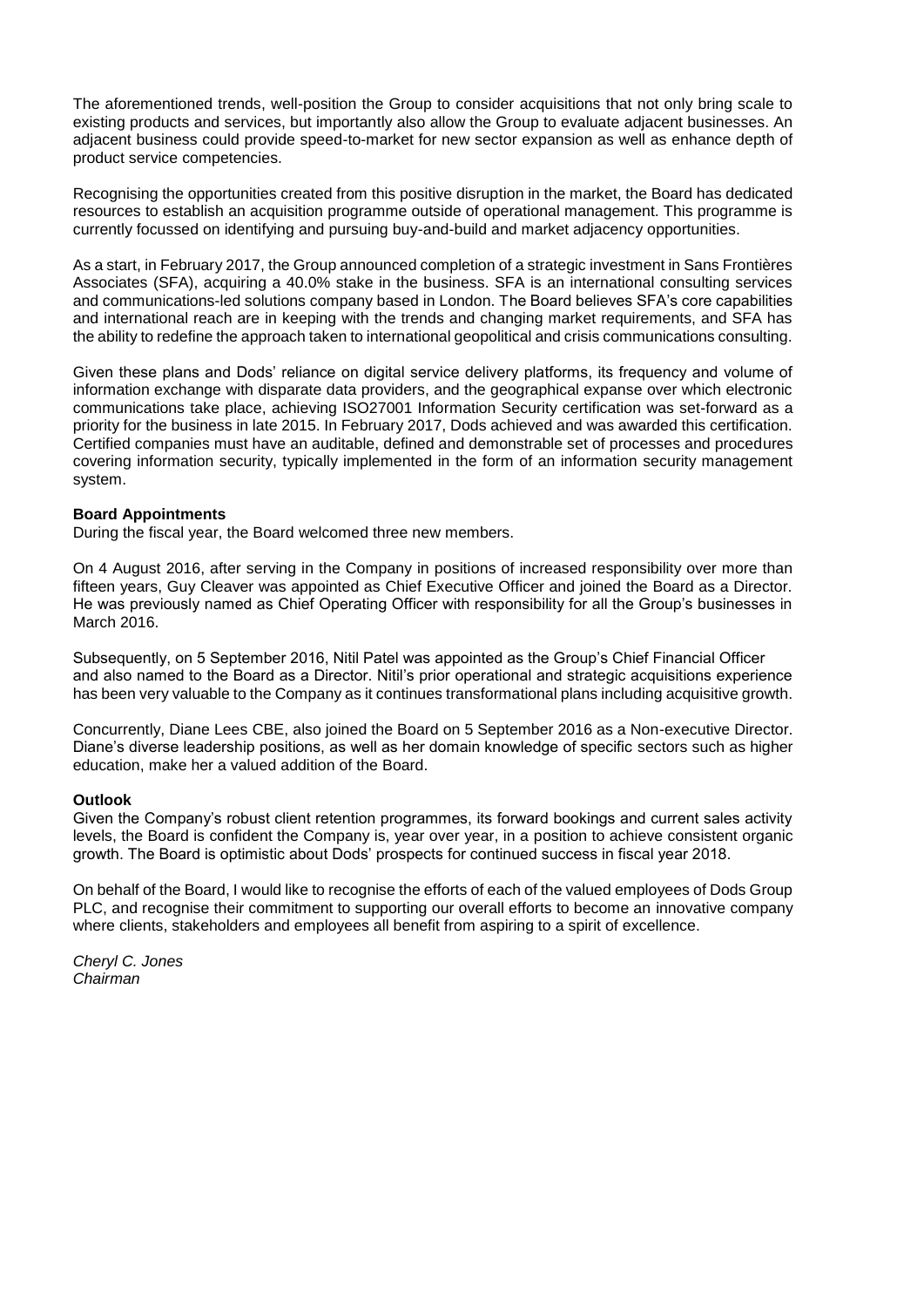# **Strategic Report**

## **Business review**

Dods is an unrivaled intelligence, media, training and events company, providing essential information and connections to clients in more than 50 countries across 6 continents.

Everyday, clients rely on Dods to provide the relevant information, topical knowledge, actionable insights and critical connections vital for informed decision-making in rapidly developing commercial, public policy and political environments across the UK and EU. Dods does this in both the private and public sectors.

Today, specialised content and expert insight are delivered through a host of products, solutions bundles and full-service mediums including, premium content subscriptions, custom-configured media monitoring services, mobile applications, automated news alerts, live events, online engagement programmes, faceto-face training, digital media, print media, channel partners, licensing, syndication and bespoke research. The Dods Group portfolio of brands, products and services include:

## *Intelligence, Information & Insight Services*

Dods' market-leading, custom-configured specialist services and media monitoring products keep clients and subscribers abreast of political and policy developments, with tailored timely intelligence. In addition, Dods provides in depth research, survey and polling services across our markets allowing customers to gain insight and gauge the attitudes of decision-makers. Clients use our insight services to assess areas of strategic importance to their organisation and make informed decisions. These insights also feed into our clients' executive teams and underpin their corporate, communications, and public affairs strategies.

Dods products and services are usually bundled as a bespoke, integrated solution tailored to the each client's specific needs. The key subscription products that comprise these bundles include sectorspecialised political and public sector consulting, Dods Monitoring for the UK, EU, French and German markets as well as digital reference products Dods People UK, Dods People EU and Civil Service People.

Dods is renowned for its comprehensive and in-depth parliamentary and public sector contact information available for both the UK and EU through our online subscription products, mobile apps and reference directories. Directory publications include Dods Parliamentary Companion, Vacher's Quarterly, Le Trombinoscope and The European Public Affairs Directory.

## *Digital Media*

Our digital publishing sites, social media outlets, blogs and apps deliver unique news, comment and expert analysis, while providing channels for our customers to engage with senior decision-makers. Our digital media brands are all market leaders in their fields and include PoliticsHome.com, CivilServiceWorld.com, PublicTechnology.net, TheParliamentMagazine.eu, Holyrood.com, TrainingJournal.com, PublicAffairsNews.com and TotalPolitics.com. Each brand augments its digital presence through a distinct mix of social media platforms, blogs, webinars, digital forums and content syndication.

## *Print Media*

Our well-established print publications include The House Magazine, a publication by MPs for MPs, which just celebrated its 40th anniversary, The Parliament Magazine – focussed coverage of the European Union's politics, policy and people, Holyrood Magazine – Scotland's award-winning current affairs magazine, Civil Service World – all the latest independent civil service news, opinion, interviews and analysis from Whitehall and beyond as well as Training Journal – the publication for workplace learning and development.

## *Training*

Dods Training is the leading provider of learning and development on governance and policy making, designing and conducting hundreds of training programmes annually for UK and international public servants seeking the skills necessary to formulate and deliver policy. In addition to our acclaimed open course programme, we also design, develop and deliver bespoke training both in the UK and internationally. We have extensive experience running courses and workshops around the globe and hosting international delegations on study visits to the UK.

## *Engagement Events*

Our exhibition and event management teams leverage Dods' media brands to produce a full array of engagement experiences, drawing on each brand's mission, audience and authority. Dods range of engagement opportunities includes tradeshows, summits, round tables and receptions allowing targeted interactions between customers and decision-makers; policy briefing events, including Westminster and Holyrood Briefings, that explain recent developments to attendees and inform them of the likely impact on their organisations and sectors; and organise awards events to celebrate best practice and achievement.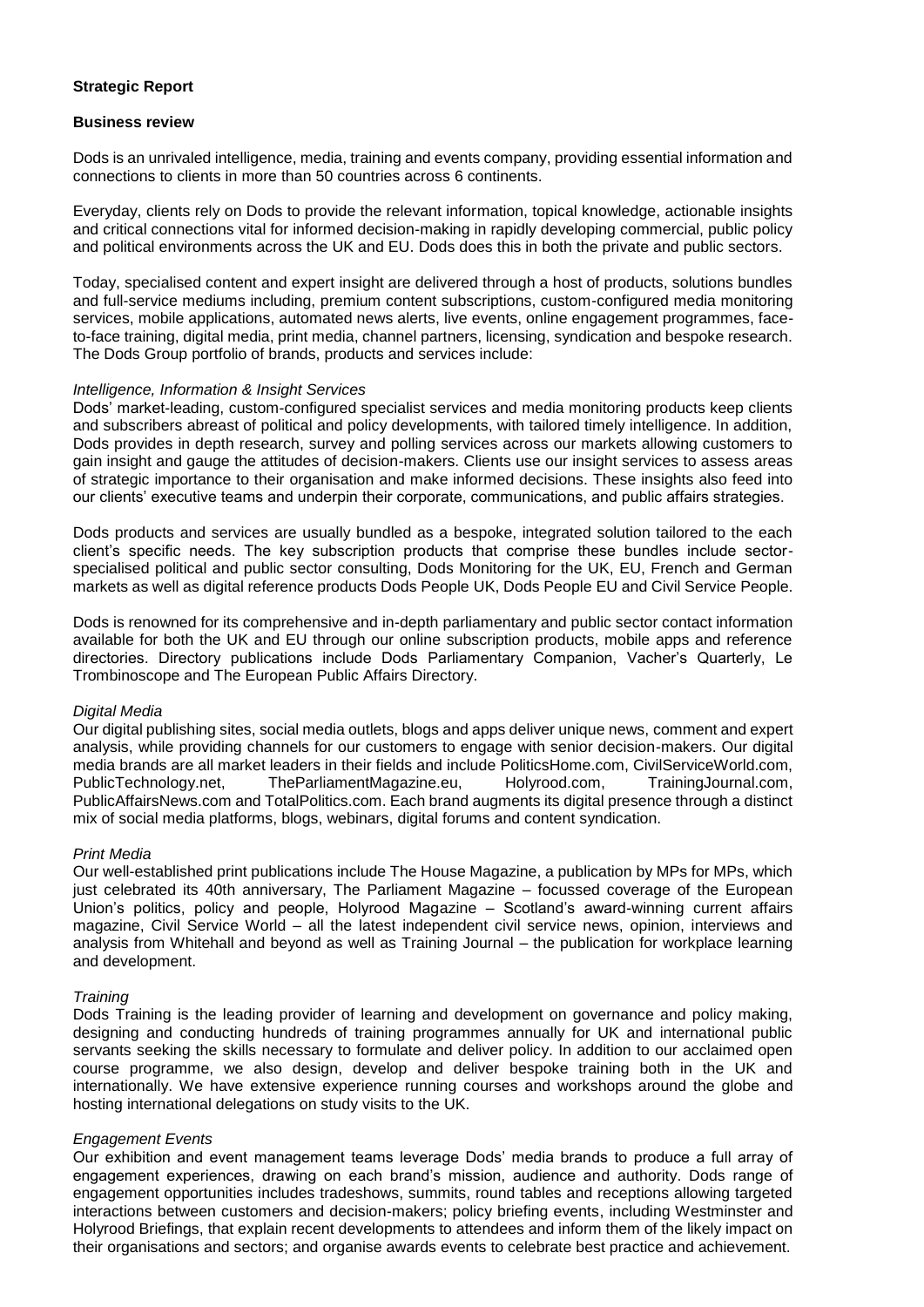## *Outsourced Event Management Services*

In addition to engagement events sponsored by Dods Group media brands, our event professionals utilise their core competencies to organise all aspects of bespoke events, round tables, receptions and fringe events as an outsourced service for clients including venue selection, obtaining sponsors and advertisers, speaker recruitment, exhibition booth sales and delegate management.

# **Key financial information**

|                                                                                                                     | Year           | Year           | Year           |
|---------------------------------------------------------------------------------------------------------------------|----------------|----------------|----------------|
|                                                                                                                     | ended          | ended          | ended          |
|                                                                                                                     | 31-Mar-17      | 31-Mar-16      | 31-Mar-15      |
|                                                                                                                     | £'000          | £'000          | £'000          |
| <b>Revenue</b>                                                                                                      | 19,965         | 19,620         | 18,301         |
| <b>Adjusted EDITDA</b>                                                                                              | 3,401          | 2,958          | 1,205          |
| Depreciation of property, plant and equipment<br>Amortisation of software intangible assets                         | (301)<br>(368) | (230)<br>(412) | (228)<br>(763) |
| Amortisation of intangible assets acquired through business<br>combinations                                         | (584)          | (629)          | (791)          |
| <b>Adjusted EBIT</b>                                                                                                | 2,148          | 1,687          | (577)          |
| Adjustments                                                                                                         |                |                |                |
| Adjustment to amortisation of intangible assets acquired through<br>business combinations following product reviews |                |                | (2,781)        |
| Non recurring restructuring costs                                                                                   | (221)          | (518)          | (632)          |
| Non recurring amortisation cost following software and systems<br>review                                            |                |                | (578)          |
| Non recurring other items                                                                                           | (331)          | (26)           | (340)          |
| Net finance costs                                                                                                   | (49)           | (21)           | (63)           |
| Reported earnings before tax (PBT)                                                                                  | 1,547          | 1,122          | (4, 971)       |
|                                                                                                                     |                |                |                |
| <b>Gross Profit Margin</b>                                                                                          | 41%            | 38%            | 29%            |
| Adjusted EBITDA Margin                                                                                              | 17%            | 15%            | 7%             |
| PBT Margin                                                                                                          | 8%             | 6%             | $-27%$         |

## **Operational review**

During the year revenue increased to £20.0 million representing a 2% growth over the prior year. Adjusted EBITDA was £3.4 million compared to £3.0 million last year equating to a 13% growth. Net profit for the year was £1.6 million versus £1.1 million. Cash generated from operations was £3.4 million against £3.5 million for the prior year.

Following on from last year the improved adjusted EBITDA and net profit is due to the continued benefits of the operational focus the Group has been implementing. The efficiencies have enabled gross margin to increase to 41% (2016: 38%) and net profit margin to 8% (2016: 6%). The Group has maintained the restructuring initiatives to enable service delivery based on a stable operational platform.

The Group implemented a sales realignment to improve effectiveness, introduce new metrics and reporting processes, enhance training and upgrade the sales team. In addition, changes to the incentive schemes aligned the individual with the Group's goals.

As already mentioned, the timing and execution of the sales realignment was poor and this resulted in a loss of momentum in the third quarter of the financial year. However, lessons were learned and adjustments were implemented in the last quarter to address the issues raised in the implementation process.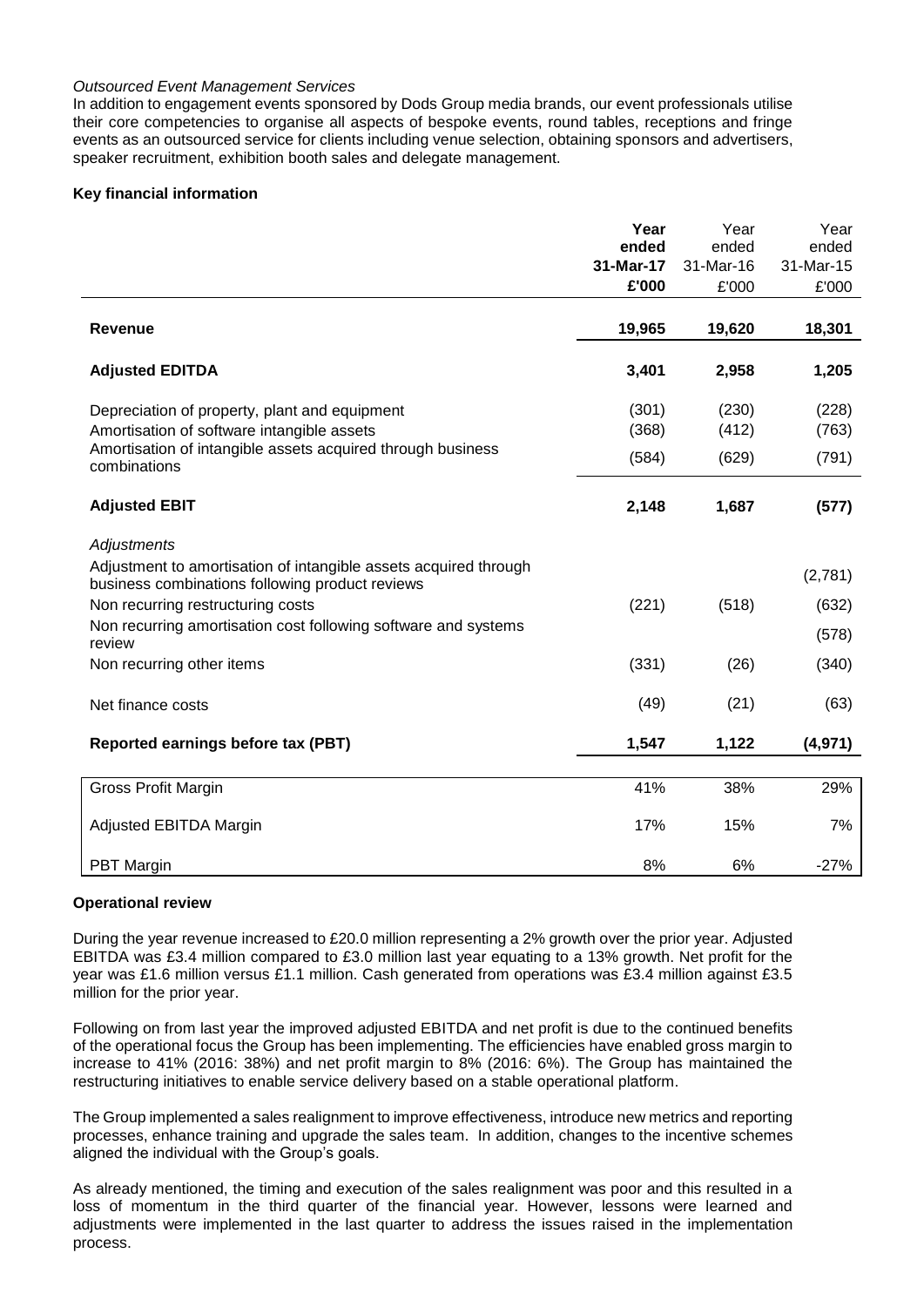The Group continues to invest in the intelligent, information and insight service delivery infrastructure as it recognises the importance of product enhancements. This year £0.4 million (2016: £0.2 million) was capitalised and the Group completed the migration of websites to a common platform and launched the Dods People App. For FY18 the Group is planning a series of improvements and innovations that will rationalise and focus content thereby enhancing the user experience. This should expand the Group's ability to grow its subscriber base and drive continued improvements in retention rates.

In FY16 Dods gained the Cyber Essentials Plus certification for Information Security. One of the initiatives we set ourselves was to attain ISO27001 Information Security certification in FY17. This was achieved and awarded to Dods in February 2017. ISO27001 requires that a compliant company has a defined and demonstrable set of processes and procedures covering Information Security, typically implemented in the form of an Information Security Management System (ISMS).

Recent, high-profile malware attacks have highlighted, more than ever, the need for coherent information security policies to be in place. The prevention of unauthorised access to a company network, whether via deliberate or random attack, is part of a wider strategy of risk management.

A major change in FY17 was moving 165 staff from Westminster to The Shard. Requiring significant work on risk assessment, planning, coordination and set against a highly challenging time constraint, the move was successfully completed by 16 September 2016. In doing so the Group also achieved the initiative of implementing higher speed internet connectivity to the office, enabling greater use of cloud-based services, and an upgraded office network capable of meeting the demands of unified communication.

The relocation and upgrade has allowed the Group to create an attractive team environment within a highly digital and secure surrounding, bringing flexibility to better deliver our services and increase client involvement and engagement.

*Guy Cleaver Chief Executive Officer* 

## **Finance report**

### *Revenue and Operating Results*

The results for the year show revenue of £20.0 million compared to £19.6 million for the previous year, and an adjusted EBITDA of £3.4 million (2016: £3.0 million). Amortisation of intangible assets acquired through business combinations totalled £0.6 million (2016: £0.6 million). Amortisation of software was £0.4 million (2016: £0.4 million).

The statutory profit before tax for the year was £1.6 million (2016: £1.1 million).

### *Non–recurring items*

As disclosed in note 4, non–recurring items for the year totalled £0.2 million (2016: £0.5 million). The expenses relate to people costs incurred in internal re–organisation of the business, one-off moving costs and legacy IT related expenses.

### *Taxation*

Tax payments of £60,000 (2016: £30,000) relating to overseas operations were made during the year. These, together with the utilisation of historic tax losses against current year profits and movements in deferred tax has led to an income tax credit of £16,000 (2016: charge of £36,000). Whilst the Group continues to seek to optimise its tax position going forward, it is expected that the effective tax rate will increase.

### *Forward Foreign Exchange Contracts*

During the year, the Group entered in to several forward exchange contracts that fixed the rate between the pound and euro. As a consequence of the UK referendum result on 23 June 2016 and the depreciation of the pound against the euro the Group incurred a loss of £331,000 (2016: £47,000). The Group has no foreign exchange contracts in place going forward.

### *Earnings per Share*

Normalised earnings per share (before non–recurring items, discontinued operations, share based payments credits and amortisation of intangible assets acquired through business combinations) was 0.79 pence (2016: 0.66 pence). Basic profit per share was 0.46 pence (2016: 0.32 pence).

### *Dividends*

The Directors do not propose to pay a dividend (2016: £nil).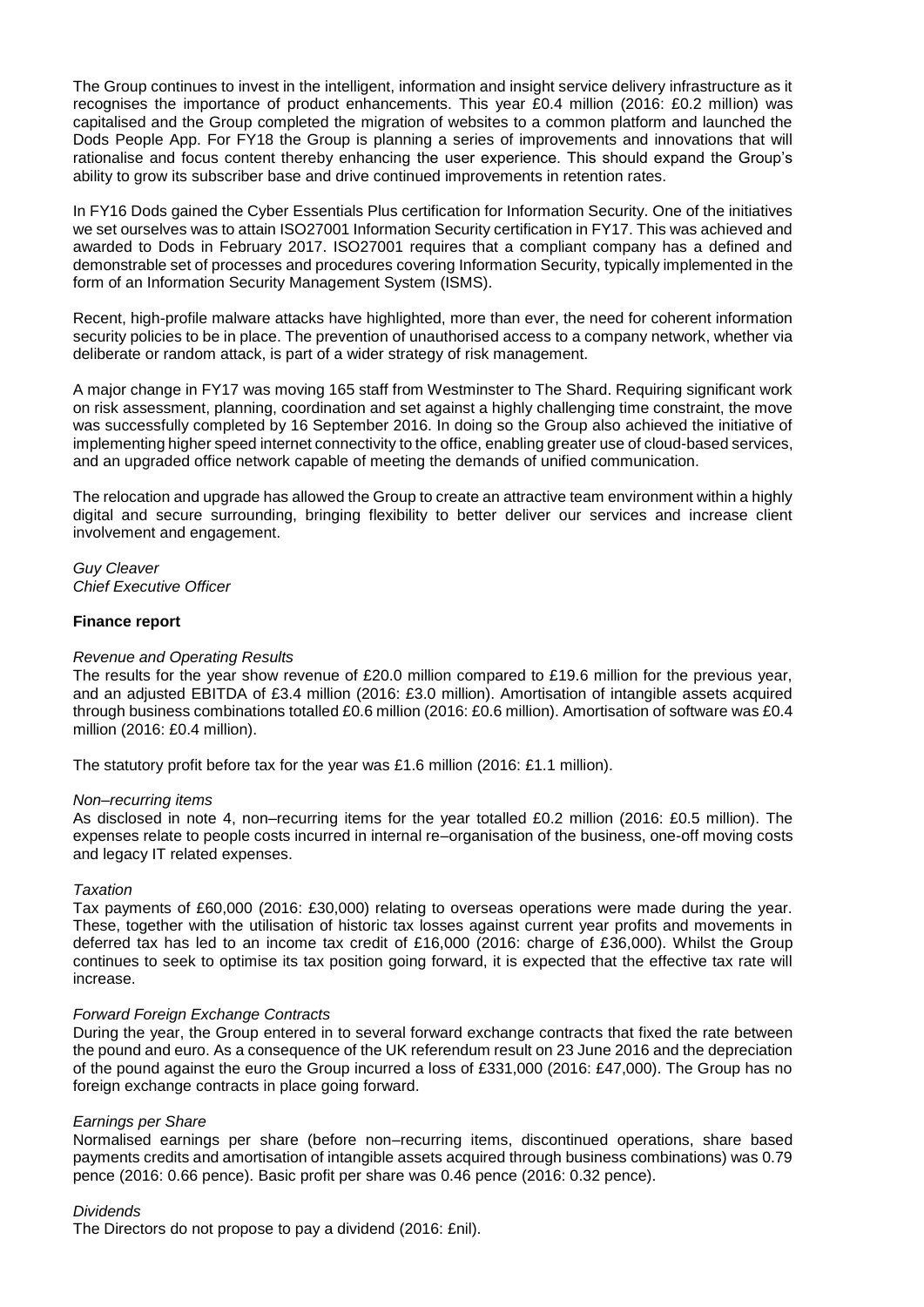## *Liquidity and Capital Resources*

Net interest and finance income during the 12 months amounted to £19,000 (2016: £26,000).

During the period, underlying cash conversion was in line with expectations. The Group generated £3.4 million (2016: £3.5 million) of cash from its operating activities. The Group used £3.1 million in investing activities (2016: £0.3 million). £2.5 million was on the acquisition of property, plant and equipment (2016: £0.1 million), investment in software and hardware for our technology platforms of £0.4 million (2016: £0.2 million) and a long term loan of £0.2 million (2016: £nil). At the year–end, the Group held cash at bank of £9.0 million (includes restricted cash of £1.3 million held in a deposit account, in our name, supporting a lease agreement) (2016: £9.1 million).

## *Leasehold Improvements, equipment and fixtures and fittings*

During the year, the Group executed a planned office move for its major operation in London. The costs incurred of £2.53 million included £1 million on fit out costs, £0.6 million on furniture, IT and infrastructure of £0.3 million, legal fees and stamp duty of £0.3 million and project management of £0.3 million. These costs will mostly be offset over the coming years by a rent free period and reduced rental payments.

## *Derivatives and Other Instruments*

Dods' financial instruments comprised of cash deposits and other items such as normal trade receivables and payables. The main purpose of these financial instruments is to finance the Group's day–to–day operations.

The Group's policy is that no speculative trading in derivatives is permitted.

## *Going Concern*

The directors believe, having reviewed the Group's forecasts and its existing banking facilities, that the Group has adequate resources available to continue its operations for the foreseeable future. Consequently, the going concern basis has been applied in preparing the financial statements for the 12 months ended 31 March 2017.

*Nitil Patel Chief Financial Officer*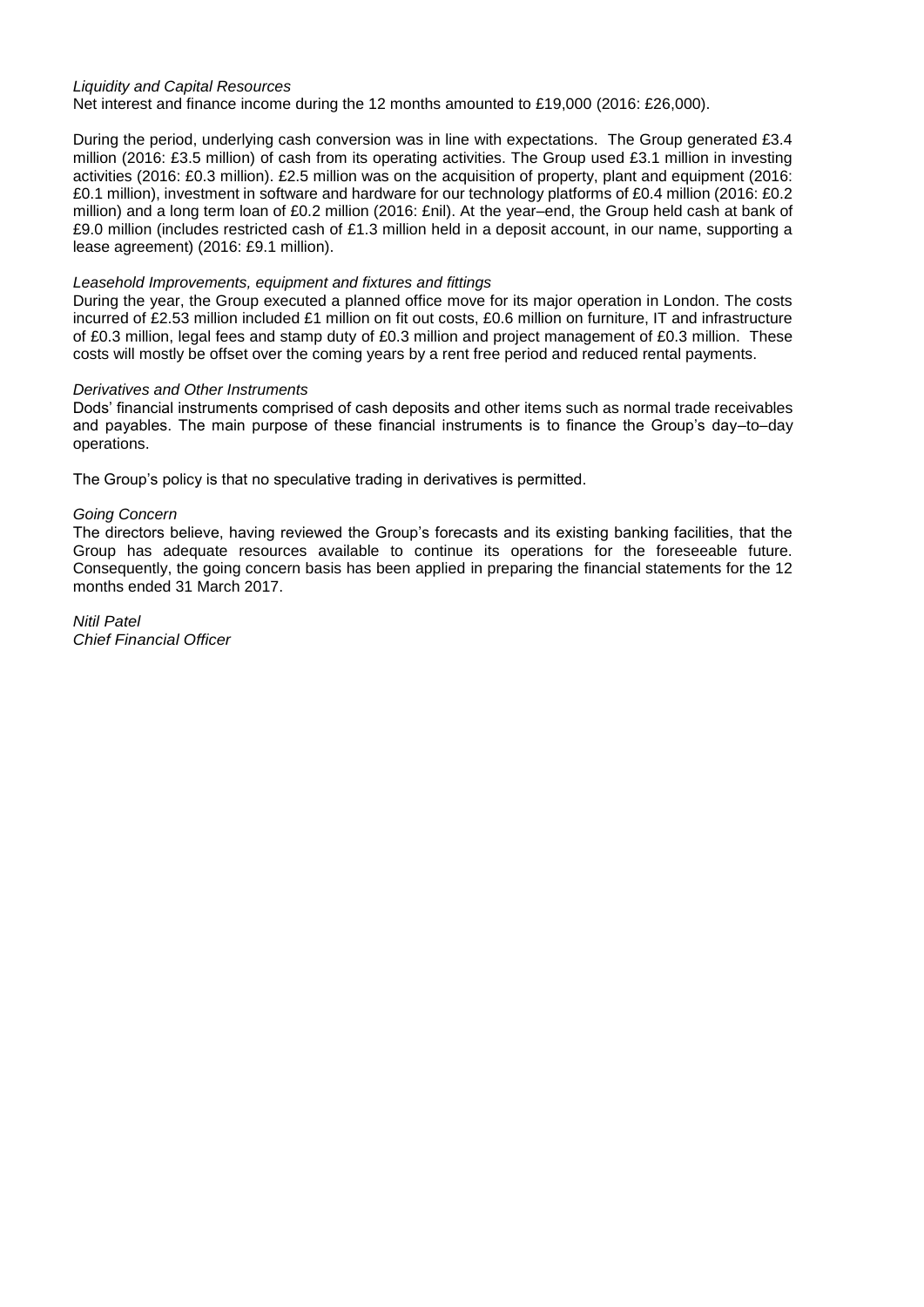## **CONSOLIDATED INCOME STATEMENT for the year ended 31 March 2017**

| <b>Continuing operations</b>                                                              | Note    | Year ended<br>31 March 2017<br>£'000 | Year ended<br>31 March 2016<br>£'000 |
|-------------------------------------------------------------------------------------------|---------|--------------------------------------|--------------------------------------|
| Revenue                                                                                   | 3       | 19,965                               | 19,620                               |
| Cost of sales                                                                             |         | (11, 729)                            | (12, 172)                            |
| <b>Gross profit</b>                                                                       |         | 8,236                                | 7,448                                |
| Administrative expenses                                                                   |         | (4, 835)                             | (4, 490)                             |
| <b>Adjusted EBITDA</b>                                                                    |         | 3,401                                | 2,958                                |
| Depreciation of tangible fixed assets                                                     | 9       | (301)                                | (230)                                |
| Amortisation of intangible assets acquired through<br>business combinations               | 8       | (584)                                | (629)                                |
| Amortisation of software intangible assets                                                | 8       | (368)                                | (412)                                |
| Non-recurring items                                                                       | 4       | (221)                                | (544)                                |
| <b>Operating profit</b>                                                                   |         | 1,927                                | 1,143                                |
| Net finance costs                                                                         |         | (380)                                | (21)                                 |
| <b>Profit before tax</b>                                                                  |         | 1,547                                | 1,122                                |
| Income tax credit/(charge)                                                                | 5       | 16                                   | (36)                                 |
| Profit for the year attributable to equity holders of<br>parent company                   |         | 1,563                                | 1,086                                |
| Profit per share                                                                          | $\,6\,$ | 0.46 <sub>p</sub>                    | 0.32 <sub>p</sub>                    |
| Basic<br><b>Diluted</b>                                                                   | 6       | 0.46 <sub>p</sub>                    | 0.32 <sub>p</sub>                    |
| <b>CONSOLIDATED STATEMENT OF COMPREHENSIVE INCOME</b><br>for the year ended 31 March 2017 |         |                                      |                                      |
|                                                                                           |         | Year ended<br>31 March 2017          | Year ended<br>31 March 2016          |
|                                                                                           |         |                                      |                                      |

|                                                                                            | £'000 | £'000 |
|--------------------------------------------------------------------------------------------|-------|-------|
| <b>Profit for the year</b>                                                                 | 1.563 | 1.086 |
| Items that will be subsequently reclassified to Profit and Loss                            |       |       |
| Exchange differences on translation of foreign operations                                  | (86)  | (2)   |
| Other comprehensive income for the year                                                    | (86)  | (2)   |
| Total comprehensive income in the year attributable to equity<br>holders of parent company | 1.477 | 1.084 |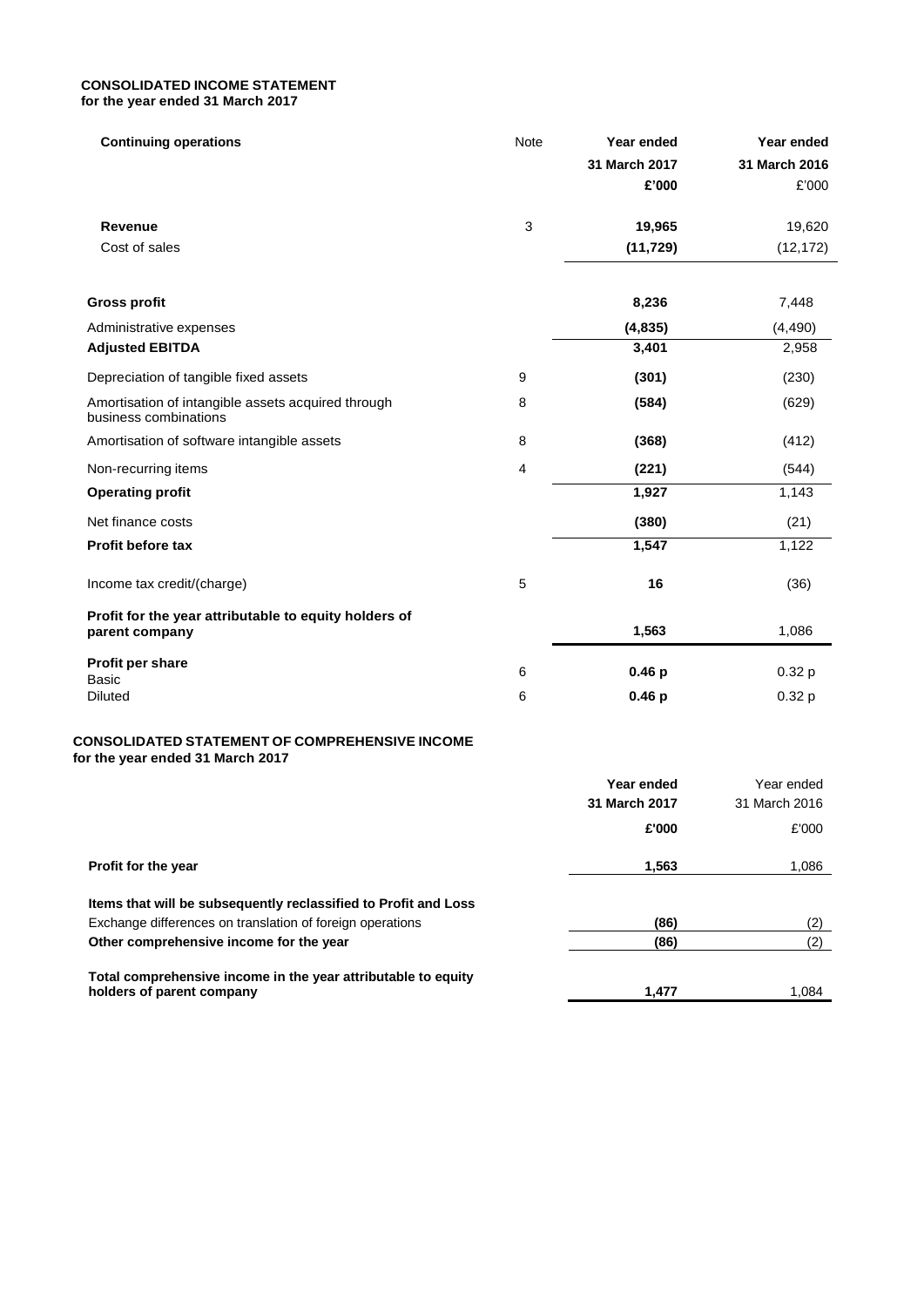### **CONSOLIDATED STATEMENT OF FINANCIAL POSITION As at 31 March 2017**

|                                         | <b>Note</b>    | 2017<br>£'000 | 2016<br>£'000 |
|-----------------------------------------|----------------|---------------|---------------|
| <b>Fixed assets</b>                     |                |               |               |
| Goodwill                                | $\overline{7}$ | 13,282        | 13,282        |
| Investment in associates                |                |               |               |
| Intangible assets                       | 8              | 8,711         | 9,260         |
| Property, plant and equipment           | 9              | 2,423         | 186           |
| <b>Total fixed assets</b>               |                | 24,416        | 22,728        |
| <b>Current assets</b>                   |                |               |               |
| Inventories                             |                | 35            | 41            |
| Trade and other receivables             | 10             | 2,805         | 2,190         |
| Cash at bank and in hand                | 10             | 7,767         | 9,083         |
| Restricted cash held in deposit account | 10             | 1,266         |               |
| <b>Total Current assets</b>             |                | 11,873        | 11,314        |
| <b>Non-Current assets</b>               |                |               |               |
| Long term loan                          |                | 200           |               |
| <b>Total non-current assets</b>         |                | 200           |               |
| <b>Total assets</b>                     |                | 36,489        | 34,042        |
| <b>Capital and reserves</b>             |                |               |               |
| Issued capital                          | 11             | 17,088        | 17,083        |
| Share premium                           |                | 8,105         | 8,057         |
| Other reserves                          |                | 409           | 409           |
| Retained profit                         |                | 1,784         | 221           |
| Share option reserve                    |                | 36            | 27            |
| <b>Translation reserve</b>              |                | (154)         | (68)          |
| <b>Total equity</b>                     |                | 27,268        | 25,729        |
| <b>Current liabilities</b>              |                |               |               |
| Trade and other payables                |                | 8,458         | 7,474         |
| <b>Total current liabilities</b>        |                | 8,458         | 7,474         |
| <b>Non-current liabilities</b>          |                |               |               |
| Deferred tax liability                  |                | 763           | 839           |
| <b>Total non-current liabilities</b>    |                | 763           | 839           |
| <b>Total Equity and Liabilities</b>     |                | 36,489        | 34.042        |

The accompanying notes form an integral part of this consolidated statement of financial position.

These financial statements were approved by the Board of Directors and were signed on its behalf by:

**Cheryl C. Jones** Chairman 25 May 2017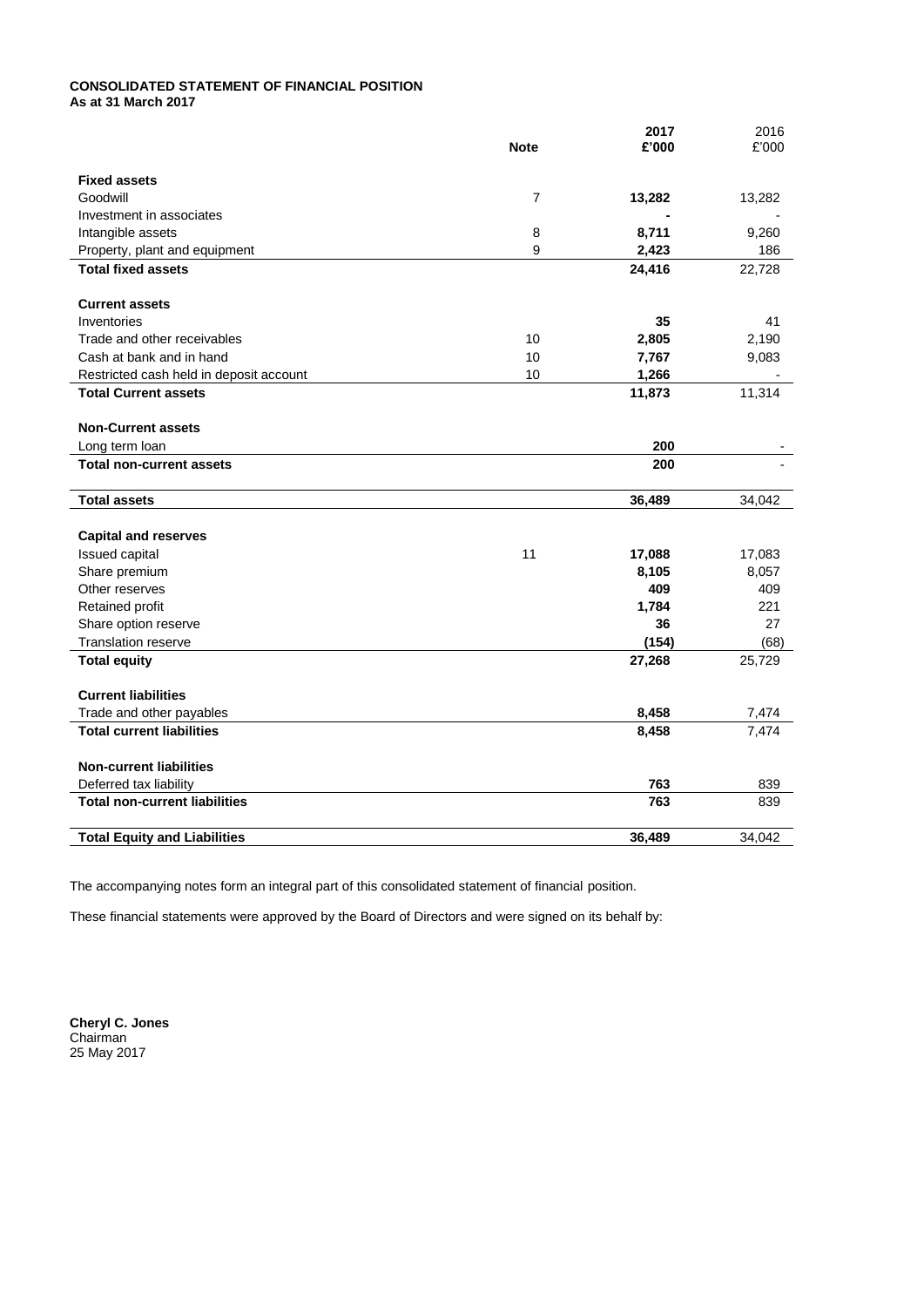### **CONSOLIDATED STATEMENT OF CHANGES IN EQUITY for the year ended 31 March 2017**

|                                  |         |         |         |          |             | Share   | Total         |
|----------------------------------|---------|---------|---------|----------|-------------|---------|---------------|
|                                  | Share   | Share   | Merger  | Retained | Translation | option  | shareholders' |
|                                  | capital | premium | reserve | earnings | reserve     | reserve | <b>Funds</b>  |
|                                  | £'000   | £'000   | £'000   | £'000    | £'000       | £'000   | £'000         |
| At 31 March 2015                 | 17,078  | 8,009   | 409     | (882)    | (66)        | 47      | 24,595        |
| Total comprehensive loss         |         |         |         |          |             |         |               |
| Loss for the year                |         |         |         | 1,086    |             |         | 1,086         |
| Other comprehensive loss         |         |         |         |          |             |         |               |
| Currency translation differences |         |         |         |          | (2)         |         | (2)           |
| Transactions with owners         |         |         |         |          |             |         |               |
| Exercise of share options        | 5       | 48      |         |          |             |         | 53            |
| Lapsed option transfer           |         |         | -       | 17       |             | (17)    |               |
| Share based payment              |         |         |         |          |             | (3)     | (3)           |
| At 31 March 2016                 | 17,083  | 8,057   | 409     | 221      | (68)        | 27      | 25,729        |
| Total comprehensive loss         |         |         |         |          |             |         |               |
| Profit for the year              |         |         |         | 1,563    |             |         | 1,563         |
| Other comprehensive loss         |         |         |         |          |             |         |               |
| Currency translation differences |         |         |         |          | (86)        |         | (86)          |
| Transactions with owners         |         |         |         |          |             |         |               |
| Issue of ordinary shares         | 5       | 48      |         |          |             |         | 53            |
| Share based payment              |         |         |         |          |             | 9       | 9             |
| At 31 March 2017                 | 17,088  | 8,105   | 409     | 1,784    | (154)       | 36      | 27,268        |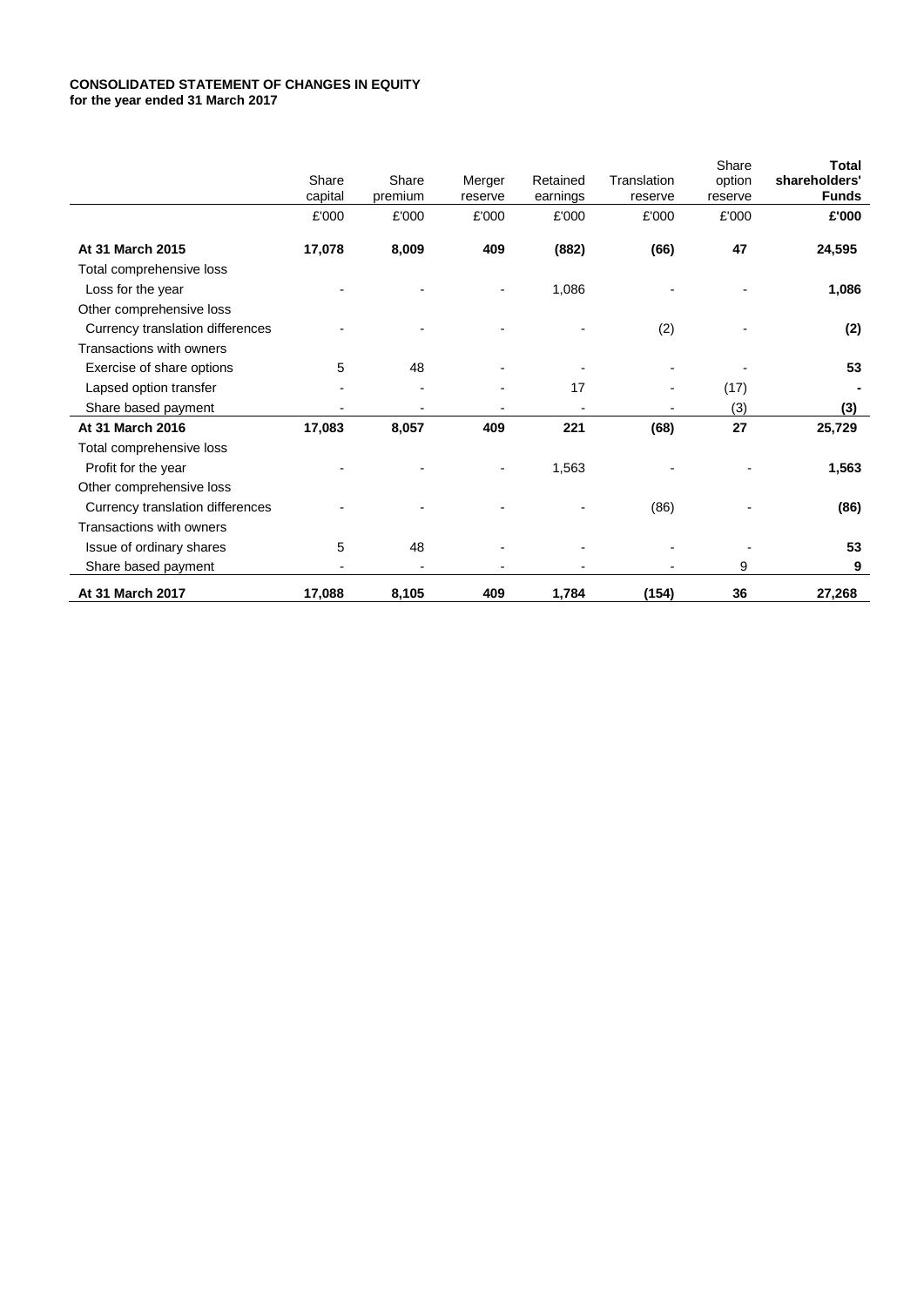### **CONSOLIDATED STATEMENT OF CASH FLOWS for the year ended 31 March 2017**

|                                                                          | Note | Year ended<br>31 March 2017 | Year ended<br>31 March 2016 |
|--------------------------------------------------------------------------|------|-----------------------------|-----------------------------|
|                                                                          |      | £'000                       | £'000                       |
|                                                                          |      |                             |                             |
| Profit for the year                                                      |      | 1,563                       | 1,086                       |
| Depreciation of property, plant and equipment                            | 9    | 301                         | 230                         |
| Amortisation of intangible assets acquired through business combinations | 8    | 584                         | 629                         |
| Amortisation of other intangible assets                                  | 8    | 368                         | 412                         |
| Share based payments charge/(credit)                                     |      | 9                           | (3)                         |
| Net finance costs                                                        |      | 380                         | 21                          |
| Income tax (credit)/charge                                               | 5    | (16)                        | 36                          |
| Operating cash flows before movements in working capital                 |      | 3,189                       | 2,411                       |
| Change in inventories                                                    |      | 6                           | 33                          |
| Change in trade and other receivables                                    |      | (615)                       | 781                         |
| Change in trade and other payables                                       |      | 897                         | 300                         |
| Cash generated by operations                                             |      | 3,477                       | 3,525                       |
| <b>Taxation paid</b>                                                     |      | (60)                        | (30)                        |
| Net cash from operating activities                                       |      | 3,417                       | 3,495                       |
|                                                                          |      |                             |                             |
| Cash flows from investing activities                                     |      |                             |                             |
| Interest and similar income received                                     |      | 19                          | 26                          |
| Acquisition to property, plant and equipment                             | 9    | (2,530)                     | (108)                       |
| Additions to intangible assets                                           | 8    | (411)                       | (244)                       |
| Long term loan                                                           |      | (200)                       |                             |
| Net cash used in investing activities                                    |      | (3, 122)                    | (326)                       |
| Cash flows from financing activities                                     |      |                             |                             |
| Proceeds from issue of share capital                                     |      | 53                          | 54                          |
| Foreign exchange contracts                                               |      | (399)                       |                             |
| Interest and similar expenses paid                                       |      |                             | (47)                        |
| Net cash used in financing activities                                    |      | (346)                       | $\overline{7}$              |
|                                                                          |      |                             |                             |
| Net (decrease)/ increase in cash and cash equivalents                    |      | (51)                        | 3,176                       |
| Opening cash and cash equivalents                                        |      | 9,083                       | 5,908                       |
| Effect of exchange rate fluctuations on cash held                        |      | 1                           | (1)                         |
| Closing cash and cash equivalents in continuing operations               |      | 9,033                       | 9,083                       |
| Cash and cash equivalents                                                |      | 7,767                       | 9,083                       |
| Restricted cash held in deposit account                                  |      | 1,266                       |                             |
| <b>Closing cash at bank</b>                                              |      | 9,033                       | 9,083                       |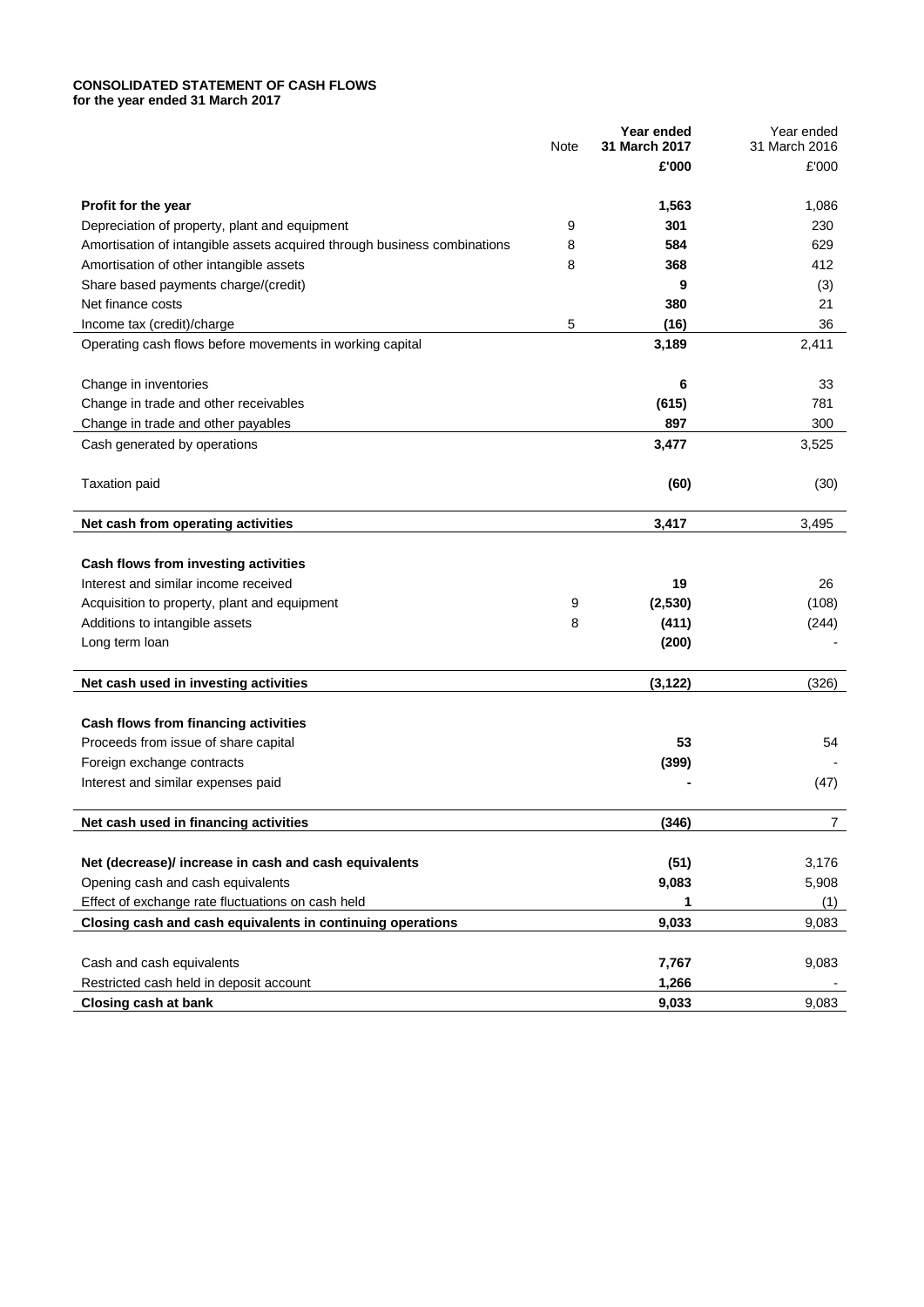### **Notes to the financial statements 31 March 2017**

## **1 Statement of Accounting Policies**

Dods Group PLC is a Company incorporated in England and Wales.

The consolidated financial statements of Dods Group PLC have been prepared and approved by the directors in accordance with International Financial Reporting Standards as endorsed by the International Accounting Standards Board and as adopted by the EU ("adopted IFRS"). The Company has elected to prepare its parent company financial statements in accordance with FRS 102; these are presented after the notes to the consolidated financial statements.

The Group financial statements consolidate those of the Company and its subsidiaries (together referred to as the "Group"). The parent company financial statements present information about the Company as a separate entity and not about its group.

The accounting policies set out below, have, unless otherwise stated, been applied consistently to all periods presented in these Group financial statements.

Judgements made by the directors in the application of these accounting policies that have a significant effect on the financial statements and estimates with a significant risk of material adjustment in the next year are discussed in note 2.

### **Standards adopted**

There are no IFRS or IFRIC interpretations that are effective for the first time for the financial year beginning on or after 1 April 2017 that have had a material impact on the Group.

### **Basis of preparation**

The financial statements have been prepared in accordance with applicable accounting standards, and under the historical cost accounting rules, except for non-current assets which are stated at the lower of previous carrying value and fair value less costs to sell.

#### **Going Concern**

The Group had net current assets as at 31 March 2017 of £3.42 million (2016: £3.84 million). The Directors have considered the implications for Going Concern below, for a period of at least twelve months from the signing of these accounts.

The Board remains satisfied with the Group's funding and liquidity position.

The Board remains mindful regarding the uncertainties inherent in the current economic conditions. The Group's forecasts and projections, taking account of reasonable changes in trading performance given these uncertainties, show the Group operating within its current cash flow with significant headroom going forward.

On the basis of these forecasts, and given the level of available cash, the Board has concluded that the going concern basis of preparation continues to be appropriate.

Further information on the Group's business activities, together with factors likely to affect its future development, performance and position are set out in the Business and Financial review.

#### **Basis of consolidation**

Subsidiaries are entities controlled by the Group. Control is achieved where the Group is exposed, or has rights to variable returns and has the ability to affect those returns. The results of subsidiaries acquired or sold are included in the consolidated financial statements from the date control commences to the date control ceases. Where necessary, adjustments are made to the results of the acquired subsidiaries to align their accounting policies with those of the Group. All intra-group transactions, balances, income and expenditure are eliminated on consolidation.

#### **Business combinations**

Business combinations are accounted for using the acquisition method at the acquisition date, which is the date on which control is transferred to the Group. In assessing control, the Group takes into consideration potential voting rights that currently are exercisable.

The Group measures goodwill as the fair value of the consideration transferred (including the fair value of any previouslyheld equity interest in the acquiree) and the recognised amount of any non-controlling interest in the acquiree, less the net recognised amount (generally fair value) of the identifiable assets acquired and liabilities assumed, all measured as at the acquisition date. When the excess is negative, a bargain purchase gain is recognised immediately in profit or loss.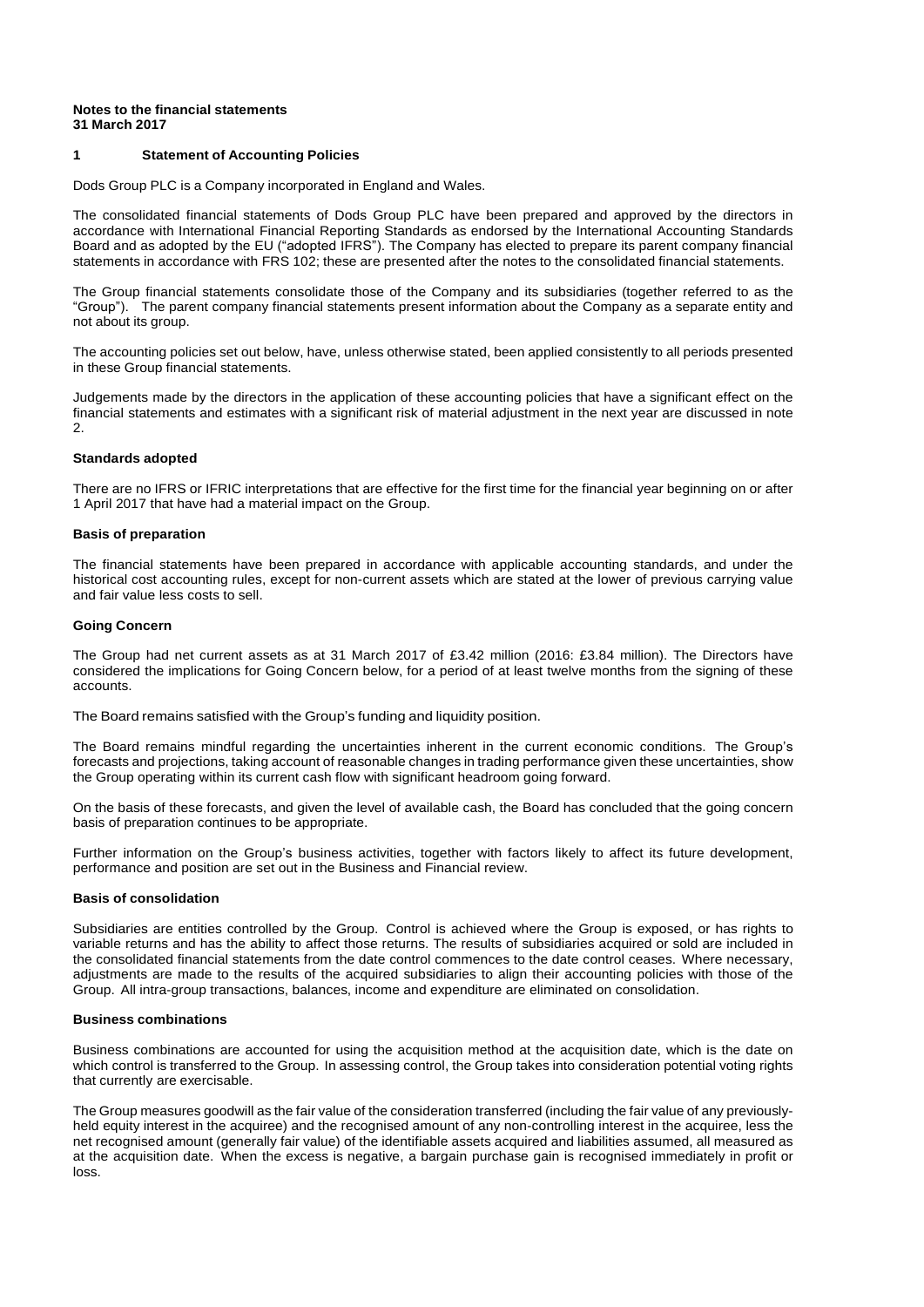The consideration transferred does not include amounts related to the settlement of pre-existing relationships. Such amounts are generally recognised in profit or loss.

Costs related to the acquisition, other than those associated with the issue of debt or equity securities, that the Group incurs in connection with a business combination are expensed as incurred. Costs relating to acquisitions are shown in non-recurring items.

Any contingent consideration payable is recognised at fair value at the acquisition date. If the contingent consideration is classified as equity, it is not remeasured and settlement is accounted for within equity. Otherwise, subsequent changes to the fair value of the contingent consideration are recognised in profit or loss.

#### **Revenue recognition - sale of goods**

Revenue is measured at the fair value of consideration received or receivable and represents amounts receivable for goods and services provided in the normal course of business, net of discounts, VAT and other sales-related taxes, and provisions for returns and cancellations.

Revenue on books or magazines provided for clients is recognised when the significant risks and rewards of ownership of the goods have passed to the buyer and the amount of revenue can be measured reliably.

When books are sold on a sale or return basis, revenue is recognised on distribution less a provision for expected returns.

#### **Revenue recognition - sale of services**

Revenue in respect of subscription-based services, including online services and licensing, is recognised on a straight line basis over the period of subscription or licence. The unrecognised element is carried within creditors as deferred revenue.

Revenue in respect of advertising services is recognised on publication. Where publications are printed and distributed in more than one volume, the fair value of the revenue attributable to each volume is recognised as it is distributed.

Where long term training is provided together with training materials, the fair value of the materials provided to delegates is recognised as revenue upon distribution. The remaining revenue is recognised in stages as courses occur.

When long term training programmes are designed on a client's behalf, revenue relating to the conception, set-up and design of the programme is recognised when the first event occurs. Revenue in relation to the organisation and administration of the programme is recognised over the programme's life.

Revenue on all one-off events and conferences is recognised as they occur. Cash received in advance and directly attributable costs relating to future events are deferred. Losses anticipated at the balance sheet date are provided in full.

Revenue for recruitment services provided is recognised when an unconditional offer is accepted. Retainer revenue is recognised upon completion of the candidate's probationary period. Interim revenue is recognised for the period in which the interim staff member works.

#### **Leases**

When the Group enters a lease which entails taking substantially all the risks and rewards of ownership of an asset, the lease is treated as a finance lease or similar hire purchase contract. All other leases are treated as operating leases.

Operating lease rentals are charged to the income statement on a straight-line basis over the period of the lease. Lease incentives are recognised in the income statement as an integrated part of the total lease expense. Post-retirement benefits - defined contribution

The Group contributes to independent defined contribution pension schemes. The assets of the schemes are held separately from those of the Group in independently administered funds. The amount charged to the profit and loss account represents the contributions payable to the schemes in respect of the accounting period.

#### **Share based payment**

The Group operates a number of equity-settled, share-based compensation plans. The fair value of the employee services received in exchange for the grant of the options is recognised as an expense with a corresponding increase in equity. The total amount to be expensed over the vesting period is determined by reference to the fair value of the options granted, but excluding the impact of any non-market related vesting conditions. Non-market related vesting conditions are included in assumptions about the number of options that are expected to vest. At each balance sheet date, the Group revises its estimates of the number of options that are expected to vest. It recognises the impact of the revision to original estimates, if any, in the income statement, with a corresponding adjustment to equity.

Deferred tax is recognised where it is probable that tax relief will be available on the difference between exercise price and market price at the balance sheet date.

### **Non-recurring items**

Non-recurring items are items which in management's judgement need to be disclosed by virtue of their size, incidence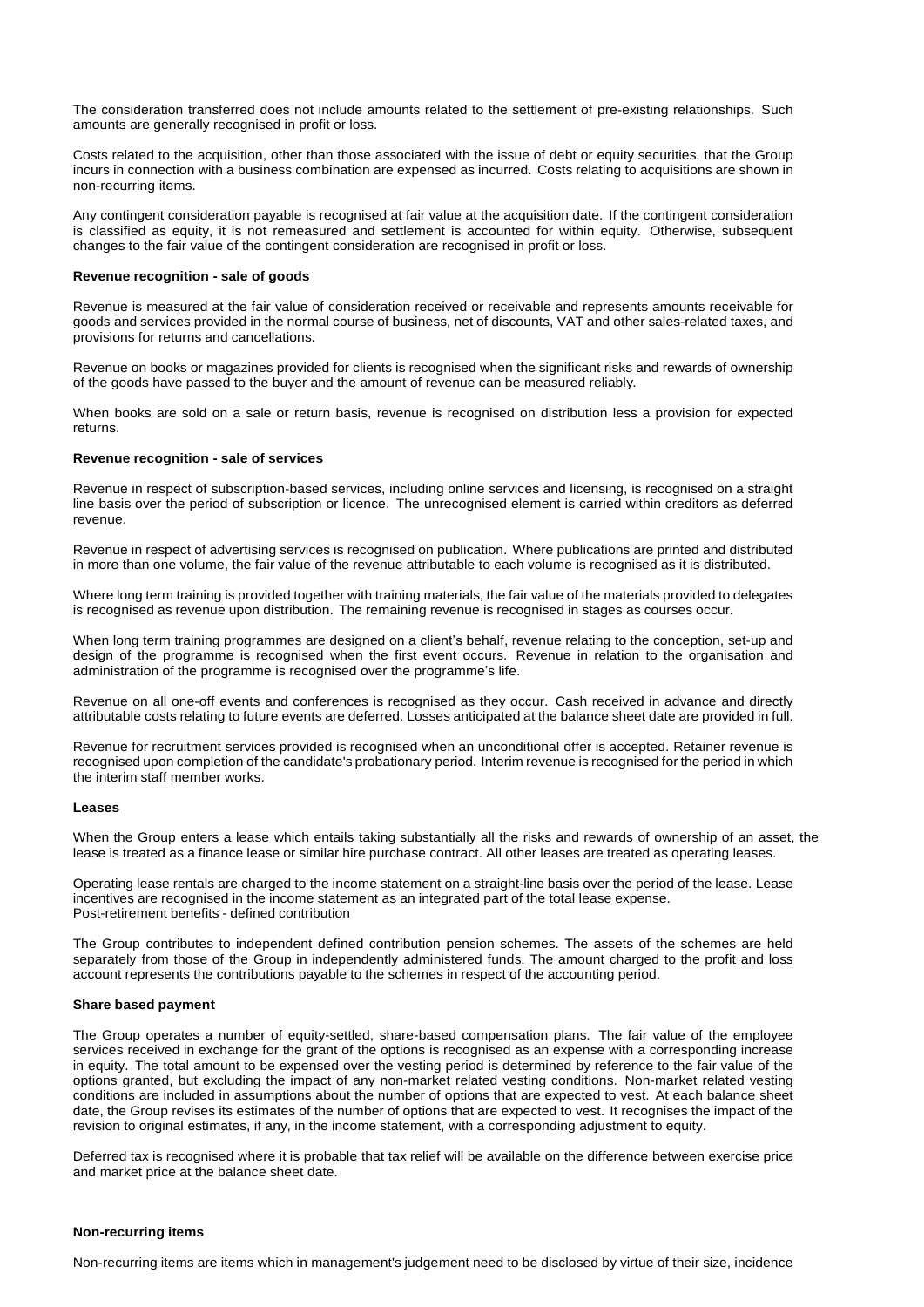or nature. Such items are included within the income statement caption to which they relate and are separately disclosed either in the notes to the consolidated financial statements or on the face of the consolidated income statement.

Non-recurring items are not in accordance with any specific IFRS definition and therefore may be different to other companies' definition of "non-recurring items".

#### **Taxation**

The tax expense represents the sum of the tax currently payable and deferred tax.

Current tax is based on taxable profit for the year and any adjustment to tax payable in respect of previous years. Taxable profit differs from net profit as reported in the income statement because it excludes items of income or expense that are taxable or deductible in other years and it further excludes items that are never taxable or deductible.

The Group's assets and liabilities for current tax are calculated using tax rates that have been enacted or substantively enacted by the balance sheet date.

Deferred tax is tax expected to be payable or recoverable on differences between the carrying amounts of assets and liabilities in the financial statements and the corresponding tax bases used in the computation of taxable profit, and is accounted for using the balance sheet liability method. Deferred tax liabilities are generally recognised for all taxable temporary differences and deferred tax assets are recognised to the extent that it is probable that taxable profit will be available against which temporary differences can be utilised. Such assets and liabilities are not recognised if the temporary difference arises from the initial recognition of goodwill or from the initial recognition of other assets and liabilities in a transaction that affects neither the tax nor the accounting profit other than in a business combination.

Deferred tax liabilities are recognised for taxable temporary differences arising on investments in subsidiaries except where the Group is able to control the reversal of the temporary difference and it is probable that the temporary difference will not reverse in the foreseeable future.

The carrying amount of the deferred tax asset is reviewed at each balance sheet date and reduced to the extent that it is no longer probable that sufficient taxable profits will be available to allow all or part of the asset to be recovered.

Deferred tax is calculated at the tax rates enacted or that are expected to apply (substantively enacted) at the balance sheet dated when the liability is settled or the asset is realised. Deferred tax is charged or credited to the income statement, except when it relates to items charged or credited directly to equity, in which case the deferred tax is also dealt with in equity.

Deferred tax assets and liabilities are offset when there is a legally enforceable right to set off current tax assets against current tax liabilities and when they relate to income taxes levied by the same taxation authority or the Group intends to settle its current tax assets and liabilities on a net basis.

#### **Goodwill**

Goodwill represents the difference between the cost of acquisition of a business and the fair value of identifiable assets, liabilities and contingent liabilities acquired. Identifiable intangibles are those which can be sold separately or which arise from legal rights regardless of whether those rights are separable. Goodwill is stated at cost less any accumulated impairment losses. Goodwill is allocated to cash generating units and is tested annually for impairment. Any impairment is recognised immediately in profit or loss and is not subsequently reversed.

### **Intangible assets**

Intangible assets acquired by the Group are stated at cost less accumulated amortisation and impairment losses, if any. Intangible assets are amortised on a straight-line basis over their useful lives in accordance with IAS 38 "Intangible Assets". Assets are not revalued. The amortisation period and method are reviewed at each financial year end and are changed in accordance with IAS 8 "Accounting Policies, Changes in Accounting Estimates and Errors" if this is considered necessary. The estimated useful lives are as follows:

| Publishing rights      | 10-75 years (one specific right is deemed to have a UEL of 75 years) |
|------------------------|----------------------------------------------------------------------|
| Brand names            | $15-20$ years                                                        |
| Customer relationships | 1-8 years                                                            |
| Customer lists         | 4 years                                                              |
| Order books            | 1 year                                                               |
| Other assets           | 1 year                                                               |

Software which is not integral to a related item of hardware is included in intangible assets and amortised over its estimated useful lives of between 4-6 years. The salaries of staff employed in the development of new software relating to our information services products, and salaries of staff employed in building our digital platform architecture within the Group are capitalised into software.

#### **Impairment**

The carrying amounts of the Group's intangible assets are reviewed at each reporting date to determine whether there is any indication of impairment. If any such indication exists, then the asset's recoverable amount is estimated. For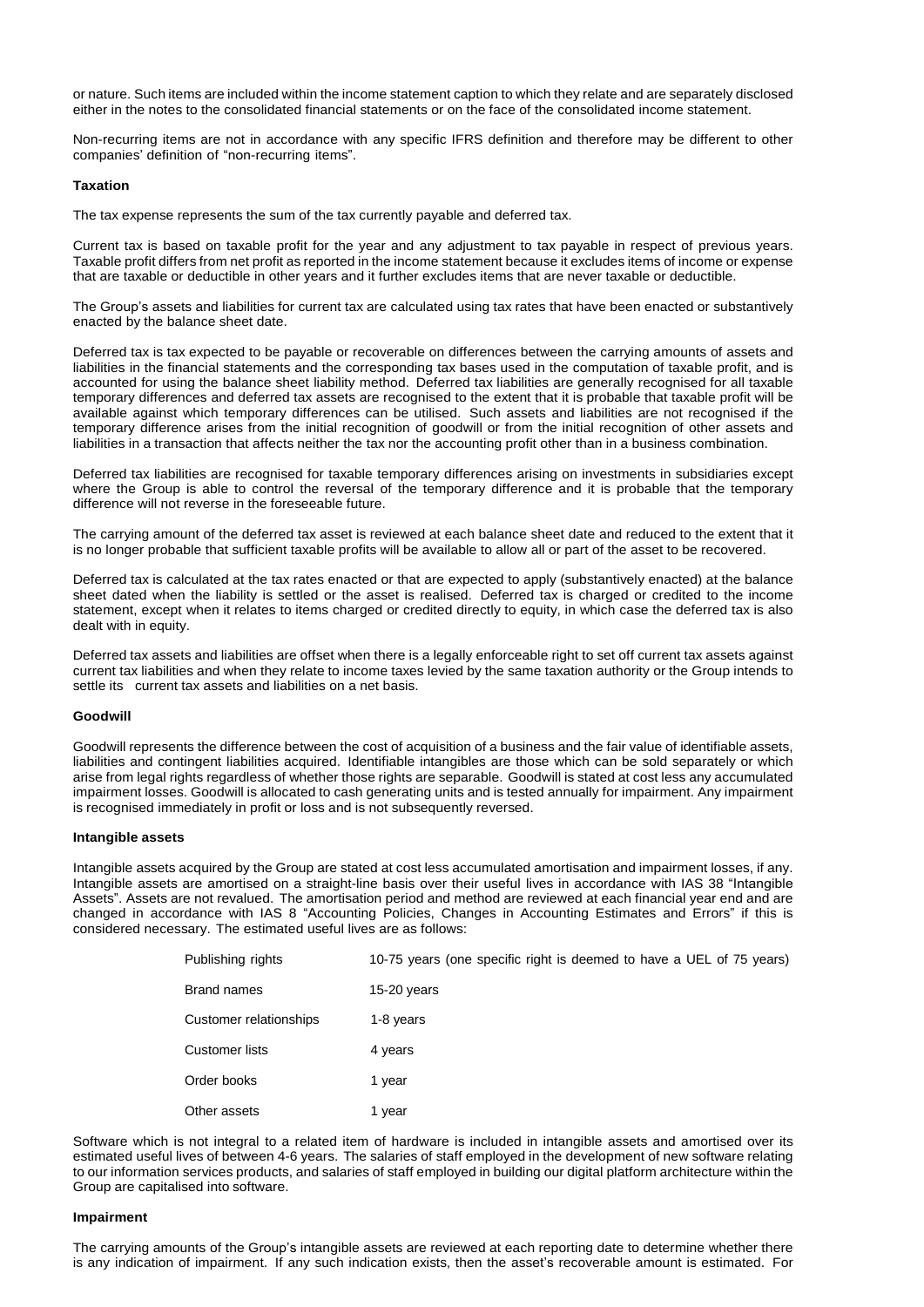goodwill, the recoverable amount is estimated each year at each balance sheet date.

The recoverable amount of an asset or cash-generating unit is the greater of its value in use and its fair value less costs to sell. In assessing value in use, the estimated future cash flows are discounted to their present value using a pre-tax discount rate that reflects current market assessments of the time value of money and the risks specific to the asset.

For the purpose of impairment testing, assets are grouped together into the smallest group of assets that generates cash inflows from continuing use that are largely independent of the cash inflows of other assets or groups of assets (the "cash- generating unit"). The goodwill acquired in a business combination, for the purpose of impairment testing, is allocated to cash- generating units that are expected to benefit from the synergies of the combination.

An impairment loss is recognised whenever the carrying amount of an asset or its cash-generating unit exceeds its estimated recoverable amount. Impairment losses are recognised in profit or loss. Impairment losses recognised in respect of cash- generating units are allocated first to reduce the carrying amount of any goodwill allocated to the units and then to reduce the carrying amounts of the other assets in the unit (group of units) on a pro rata basis.

An impairment loss in respect of goodwill is not reversed. In respect of other assets, impairment losses recognised in prior periods are assessed at each reporting date for any indications that the loss has decreased or no longer exists. An impairment loss is reversed if there has been a change in the estimates used to determine the recoverable amount.

An impairment loss is reversed only to the extent that the asset's carrying amount does not exceed the carrying amount that would have been determined, net of depreciation or amortisation, if no impairment loss had been recognised.

#### **Property, plant and equipment**

Property, plant and equipment is stated at cost less accumulated depreciation and impairment losses, if any. Depreciation is provided to write off the cost less estimated residual value of property, plant and equipment by equal instalments over their estimated useful economic lives as follows:

| Leasehold improvements | Over the shorter of the life of the asset or lease period |
|------------------------|-----------------------------------------------------------|
|------------------------|-----------------------------------------------------------|

Equipment and fixtures and fittings 3-7 years

Depreciation methods, useful lives and residual values are reviewed at each balance sheet date.

#### **Associated companies**

Associated companies are entities over which the Group has significant influence, but not control, generally accompanied by a shareholding giving rise to voting rights of 20% and above but not exceeding 50%. Investments in associated companies are accounted for in the consolidated financial statements using the equity method of accounting less impairment losses, if any.

Investments in associated companies are initially recognised at cost. The cost of an acquisition is measured at the fair value of the assets given, equity instruments issued or liabilities incurred or assumed at the date of exchange, plus costs directly attributable to the acquisition. Goodwill on associated companies represents the excess of the cost of acquisition of the associate over the Group's share of the fair value of the identifiable net assets of the associate and is included in the carrying amount of the investments.

In applying the equity method of accounting, the Group's share of its associated companies' post-acquisition profits or losses are recognised in profit or loss and its share of post-acquisition other comprehensive income is recognised in other comprehensive income. These post-acquisition movements and distributions received from the associated companies are adjusted against the carrying amount of the investment. When the Group's share of losses in an associated company equals or exceeds its interest in the associated company, including any other unsecured noncurrent receivables, the Group does not recognise further losses, unless it has obligations or has made payments on behalf of the associated company.

Unrealised gains on transactions between the Group and its associated companies are eliminated to the extent of the Group's interest in the associated companies. Unrealised losses are also eliminated unless the transaction provides evidence of an impairment of the asset transferred.

Gains and losses arising from partial disposals or dilutions in investments in associated companies are recognised in profit or loss. Investments in associated companies are derecognised when the Group loses significant influence. Any retained interest in the entity is remeasured at its fair value. The difference between the carrying amount of the retained investment at the date when significant influence is lost and its fair value is recognised in profit or loss.

### **2 Accounting estimates, judgements and adopted IFRS not yet effective**

The key assumptions concerning the future and other key sources of estimation and judgements at the balance sheet date that have a risk of causing a material adjustment to the carrying amounts of assets and liabilities within the next financial year are discussed below.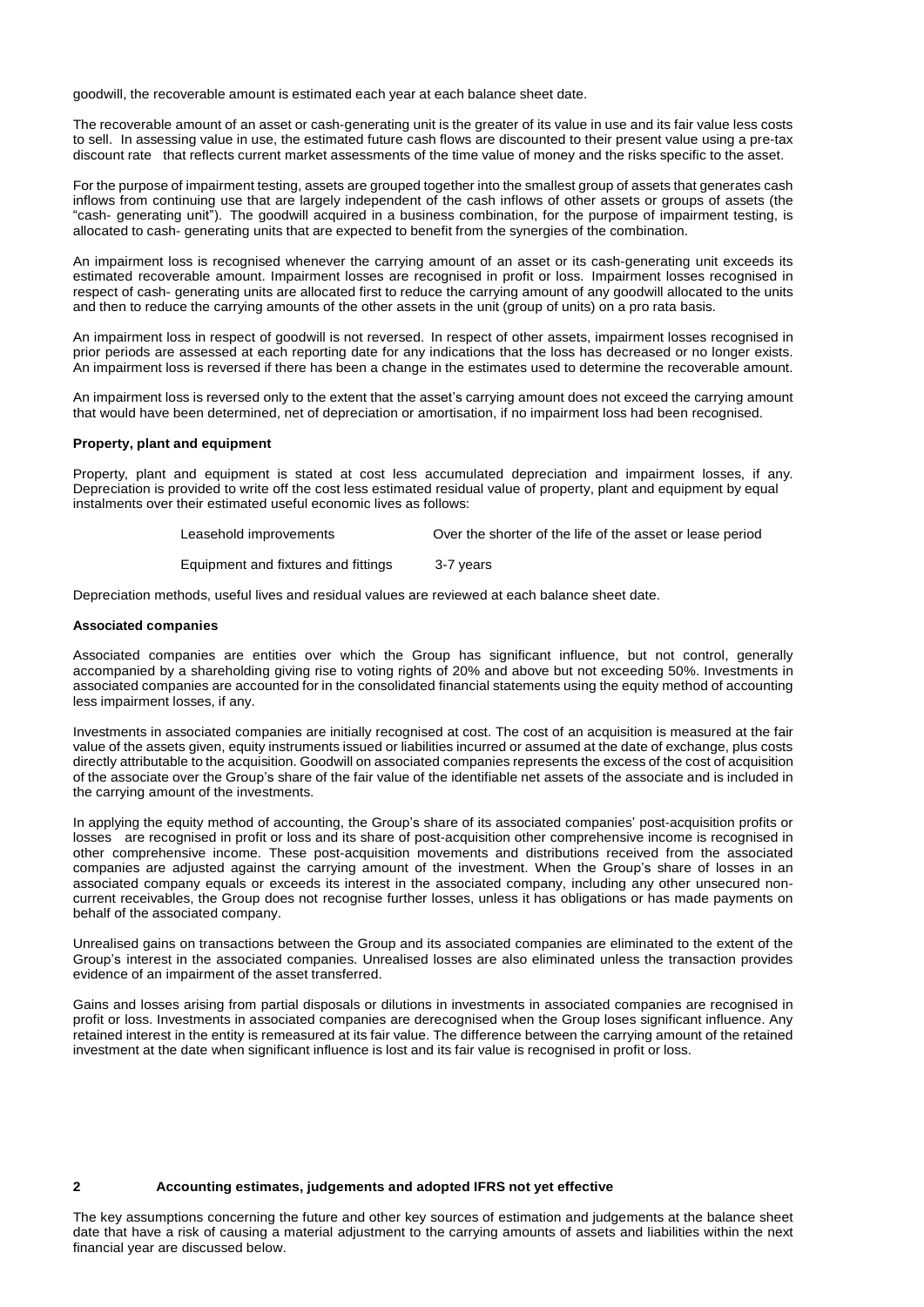### **a) Capitalisation of internal costs and assessment of their future recoverability**

Management has capitalised costs incurred in relation to the development of internally generated intangible assets. The main area where costs have been capitalised has been summarised below:

### Development of software

The salaries of staff employed in the development of new software within the Group have been capitalised into software, within other intangible assets. These development costs are then expensed over the estimated useful life of the software, being 4-6 years.

Management estimate the extent to which internally generated intangibles will be recovered by assessing future earnings. This is based on past revenue performance and the likelihood of future releases. Future sales performance varies from such assessments and changes to provisions against specific publications may be necessary.

### **b) Intangible assets**

When the Group makes an acquisition, management review the business and assets acquired to determine whether any intangible assets should be recognised separately from goodwill. If such an asset is identified, it is valued by discounting the probable future cash flows expected to be generated by the asset over the estimated life of the asset. Where there is uncertainty over the amount of economic benefit and the useful life, this is factored into the calculation. Judgements and estimations are also used by the Directors for the value in use calculation for impairment purposes of goodwill and other intangible assets. Details of goodwill and intangible assets are given in notes 7 and 8.

### **c) Recoverability of trade receivables**

Trade receivables are reflected net of estimated provisions for doubtful accounts. This provision is based on the ageing of receivable balances and historical experience.

### **d) Deferred tax**

Deferred tax assets and liabilities require management judgement in determining the amounts to be recognised. In particular, judgement is used when assessing the extent to which deferred tax assets should be recognised with consideration given to the timing and level of future taxable income.

Details of judgements and estimates in relation to the impairment of goodwill are given in note 7.

### **Adopted IFRS not yet applied**

A number of new standards, amendments to standards and interpretations are in issue but not yet effective for annual periods beginning on 1 April 2016 and have not been applied in preparing these consolidated financial statements. None of these are expected to have a significant effect on the consolidated financial statements of the Group.

The Group continues to monitor the potential impact of other new standards and interpretations which may be endorsed by the European Union and require adoption by the Group in future accounting periods.

### **3 Segmental information**

#### **Business segments**

The group considers that it has one operating business segment, being the provision of key information and insights into the political and public policy environments around the UK and European Union.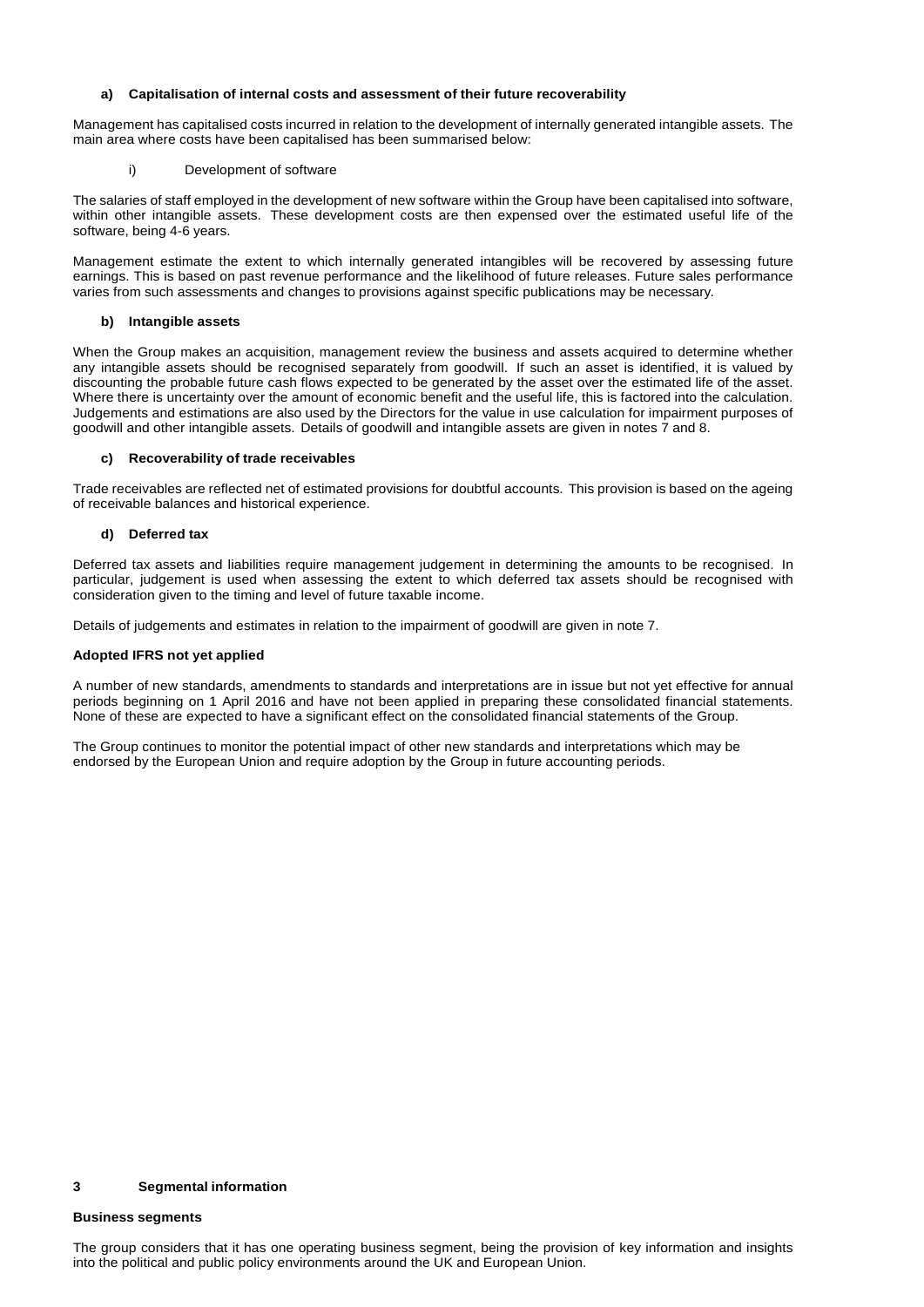The groups principal activity is the curation and aggregation of high quality information and data and the provision of services through a combination of online information and digital services, training courses, conferences and events publications and other media. The Group operates primarily in the UK, Belgium and France and has market-leading positions in much of its portfolio. These products and services can be paired and bundled to provide solutions.

No client accounted for more than 10% of total revenue.

## **Geographical segments**

The following table provides an analysis of the Group's performance and assets by geographical market. Segment revenue is based on the geographical location of customers and segment assets on the basis of location of assets.

|                       | Revenue by geographical<br>market |            | Carrying amount of<br>segment assets |            | Additions to property, plant<br>and equipment and<br>intangible assets |                          |
|-----------------------|-----------------------------------|------------|--------------------------------------|------------|------------------------------------------------------------------------|--------------------------|
|                       | Year ended                        | Year ended | Year ended                           | Year ended | Year ended                                                             | Year ended               |
|                       | 31 Mar                            | 31 Mar     | 31 Mar                               | 31 Mar     | 31 Mar                                                                 | 31 Mar                   |
|                       | 2017                              | 2016       | 2017                                 | 2016       | 2017                                                                   | 2016                     |
|                       | £'000                             | £'000      | £'000                                | £'000      | £'000                                                                  | £'000                    |
| UK                    | 15,972                            | 15,376     | 36,711                               | 33,531     | 2,923                                                                  | 352                      |
| Rest of world         | 3.993                             | 4.244      | 138                                  | 511        | 18                                                                     | $\overline{\phantom{a}}$ |
| Continuing operations | 19,965                            | 19,620     | 36,849                               | 34,042     | 2,941                                                                  | 352                      |

### **4 Non-recurring items**

 $\overline{a}$  $\overline{a}$ 

**5 Taxation**

|                                                                                       | Year ended<br>31 Mar 2017<br>£'000 | Year ended<br>31 Mar<br>2016<br>£'000 |
|---------------------------------------------------------------------------------------|------------------------------------|---------------------------------------|
| Payments in lieu of notice, compensation for loss of office and associated legal fees | $\blacksquare$                     | 218                                   |
| Redundancy and people-related costs                                                   | 76                                 | 300                                   |
| Legacy IT related costs                                                               | 106                                |                                       |
| Aborted acquisition costs                                                             | 28                                 | ۰                                     |
| Office relocation                                                                     | 11                                 | 26                                    |
|                                                                                       | 221                                | 544                                   |

Payments in lieu of notice, compensation for loss of office and associated legal fees in respect of a former Chief Executive Officer.

Redundancy and people related costs represent the effect of a Group initiative to appropriately restructure the business and reduce costs.

| ~                  | . |             |             |
|--------------------|---|-------------|-------------|
|                    |   | Year ended  | Year ended  |
|                    |   | 31 Mar 2017 | 31 Mar 2016 |
|                    |   | £'000       | £'000       |
| <b>Current tax</b> |   |             |             |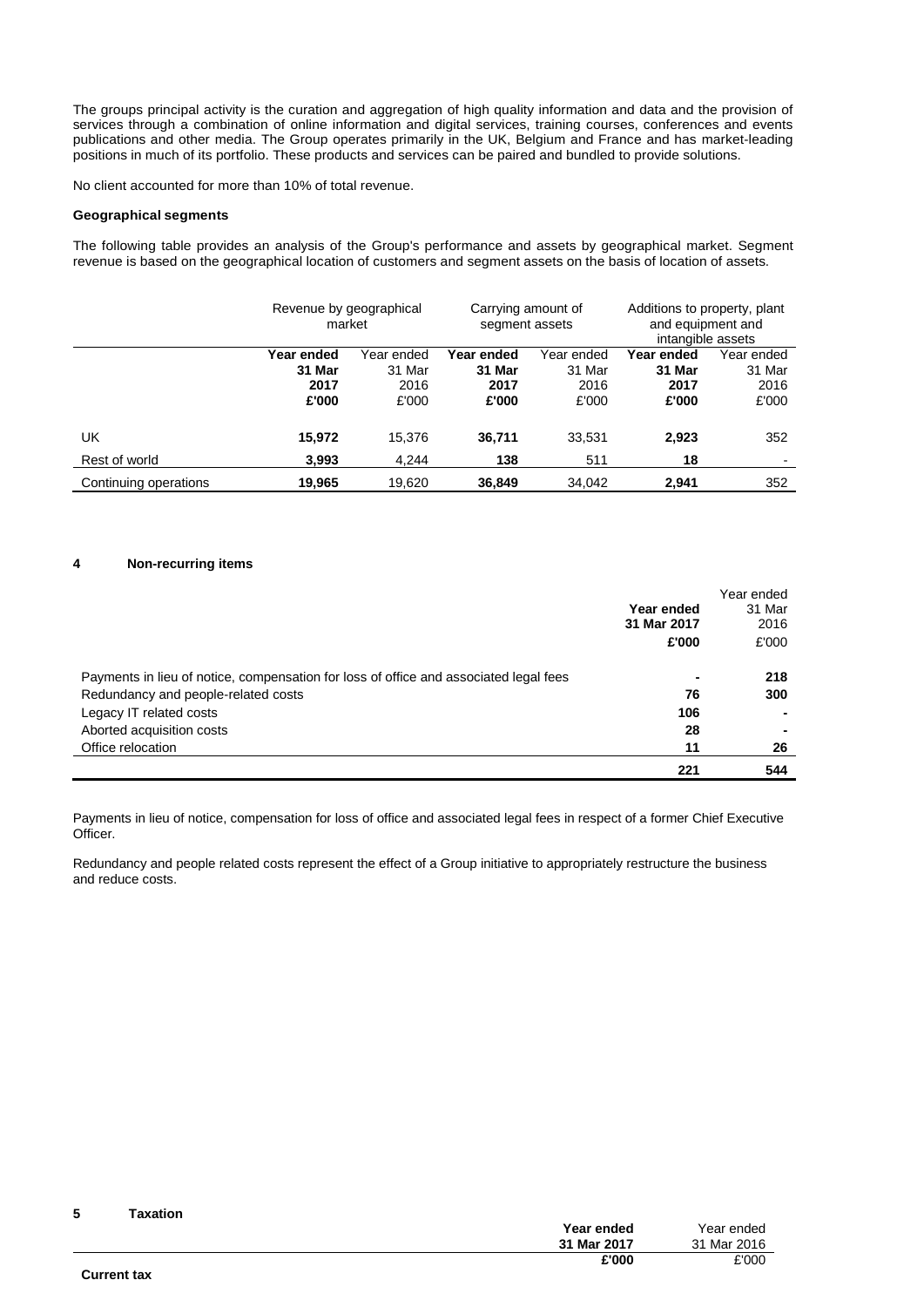| Current tax on income for the year at 20% (2016: 20%)                                             | 60           | 5                    |  |
|---------------------------------------------------------------------------------------------------|--------------|----------------------|--|
| <b>Overseas tax</b><br>Current tax expense on income for the year at 20% (2016: 20%)              |              |                      |  |
| Total current tax expense                                                                         | 60           | 5                    |  |
| Deferred tax<br>Origination and reversal of temporary differences<br>Effect of change in tax rate | (36)<br>(40) | 68<br>$^{\prime}37)$ |  |
| Total deferred tax (income)/charge                                                                | (76)         | 31                   |  |
| Total income tax (credit)/charge                                                                  | (16)         | 36                   |  |

The tax charge for the period differs from the standard rate of corporation tax in the UK of 20% (2016: 20%).

# The differences are explained below:

|                                                          | Year ended  | Year ended  |
|----------------------------------------------------------|-------------|-------------|
|                                                          | 31 Mar 2017 | 31 Mar 2016 |
|                                                          | £'000       | £'000       |
| Income tax reconciliation                                |             |             |
| Profit before tax                                        | 1.547       | 1,122       |
|                                                          |             |             |
| Notional tax charge at standard rate of 20% (2016: 20%)  | 309         | 224         |
| Effects of:                                              |             |             |
| Expenses not deductible for tax purposes                 | 135         | 9           |
| Accelerated capital allowances and temporary differences | (40)        | (74)        |
| Adjustments to tax charge in respect of prior periods    | (250)       |             |
| Research and development claim                           | (67)        |             |
| Deferred tax recognised                                  | (128)       |             |
| Utilisation of tax losses and tax credits                | 25          | (123)       |
| Total income tax (credit)/charge                         | (16)        | 36          |

# **6 Earnings per share**

|                                                                  | Year ended |             |
|------------------------------------------------------------------|------------|-------------|
|                                                                  | 31 Mar     | Year ended  |
|                                                                  | 2017       | 31 Mar 2016 |
|                                                                  | £'000      | £'000       |
| Profit attributable to shareholders                              | 1,563      | 1,086       |
| Add: non-recurring items net of tax                              | 221        | 544         |
| Add: amortisation of intangible assets acquired through business |            |             |
| combinations                                                     | 584        | 629         |
| Add: net exchange losses                                         | 331        |             |
| Add/(deduct): share based payment                                | 9          | (3)         |
| Adjusted profit attributable to shareholders post tax            | 2,708      | 2,256       |

|                                    | Year ended<br>31 Mar 2017 | Year ended<br>31 Mar 2016 |
|------------------------------------|---------------------------|---------------------------|
|                                    | <b>Ordinary shares</b>    | Ordinary shares           |
| Weighted average number of shares  |                           |                           |
| In issue during the year - basic   | 340,840,953               | 340,305,953               |
| Adjustment for share options       | 1,250,000                 | 1,785,000                 |
| In issue during the year - diluted | 342,090,953               | 342,090,953               |
|                                    |                           |                           |
| Earnings per share                 |                           |                           |
| Basic                              | 0.46p                     | 0.32 p                    |
| <b>Diluted</b>                     | 0.46 <sub>p</sub>         | 0.32 p                    |
| <b>Adjusted Earnings per share</b> |                           |                           |
| Basic                              | 0.79 <sub>p</sub>         | 0.66 p                    |
| <b>Diluted</b>                     | 0.79 <sub>p</sub>         | 0.66 p                    |
| 7<br>Goodwill                      |                           |                           |
|                                    | Year ended                | Year ended                |
|                                    | 31 Mar 2017               | 31 Mar 2016               |

| <b>Cost and Net book value</b> | £'000 | £'000 |
|--------------------------------|-------|-------|
|                                |       |       |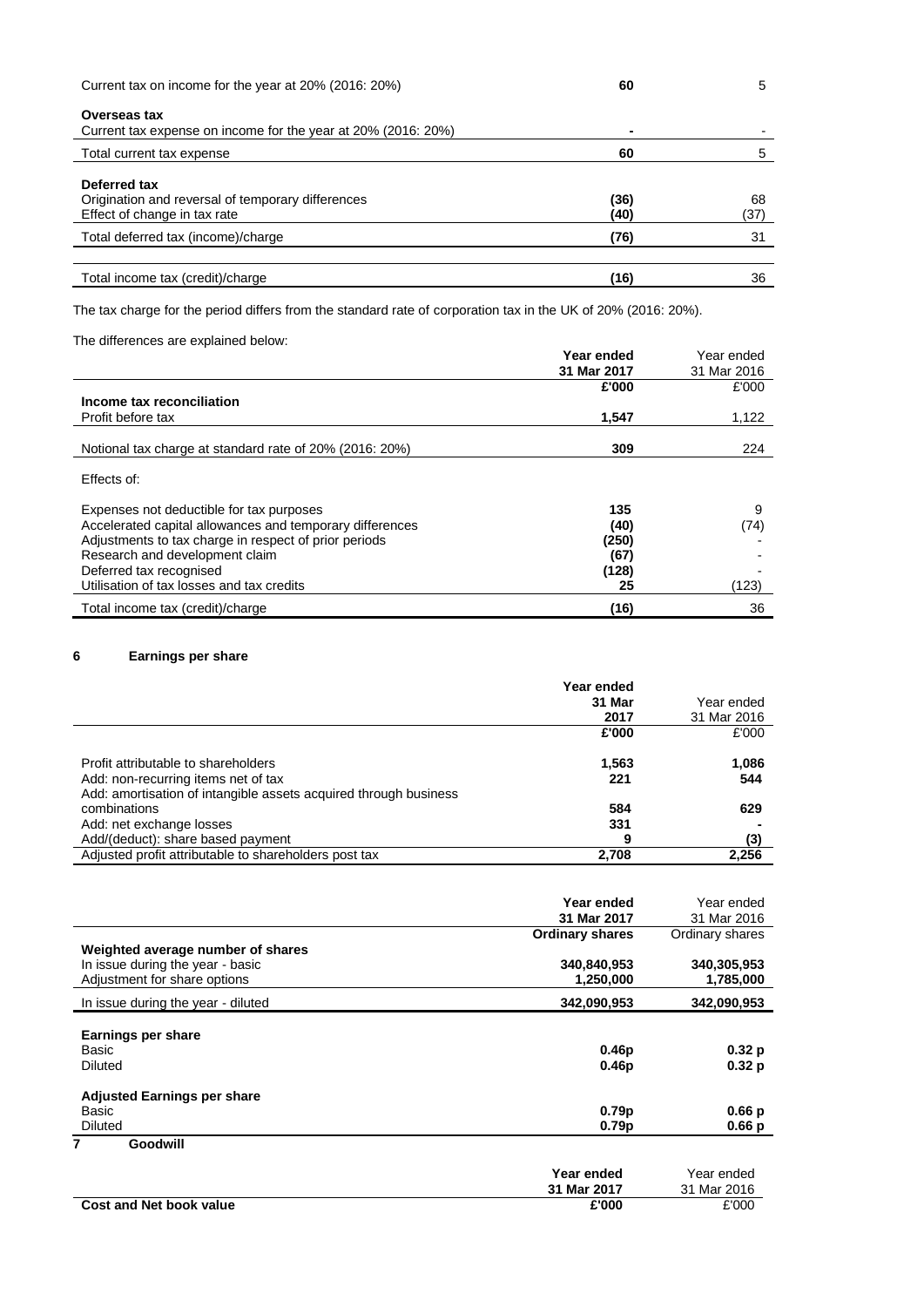| Opening balance        | 13.282 | 13.282 |
|------------------------|--------|--------|
| <b>Closing balance</b> | 13.282 | 13.282 |

Goodwill acquired in a business combination is allocated at acquisition to the cash-generating units (CGUs) that are expected to benefit from thatbusiness combination. The carrying amount of goodwill has been allocated as follows:

|      | Year ended           | Year ended           |
|------|----------------------|----------------------|
|      | 31 Mar 2017<br>£'000 | 31 Mar 2016<br>£'000 |
| Dods | 13,282               | 13,282               |
|      | 13,282               | 13,282               |

Goodwill is not amortised but tested annually for impairment with the recoverable amount being determined from value in use calculations. The key assumptions for the value in use calculations are those regarding the discount rate, growth rates and forecasts of income and costs.

The Group assessed whether the carrying value of goodwill was supported by the discounted cash flow forecasts of the Group based on financial forecasts approved by management covering a five-year period, taking in to account both past performance and expectations for future market developments. Management has used a five-year model using an underlying growth rate of 5%. Management estimates the discount rate using a pre-tax rate that reflects current market assessments of the time value of money and the risks specific to media businesses.

The impairment charge was £nil (2016: £nil).

## **CGU**

The recoverable amount of the CGU is determined from value in use calculations.

Value in use was determined by discounting future cash flows generated from the continuing use of the titles and was based on the following most sensitive assumptions:

- cash flows for 2017/18 were projected based on the budget for 2017/18;
- cash flows for years ending 31 March 2018 to 2021 were prepared using underlying growth rates at an average of 5%, based on management's view on likely trading and likely growth;
- this assumption is based upon both assumed increases in revenue from yield improvements and expansion of markets and also strict cost control;
- cash flows beyond 2021 are extrapolated using 2% growth rate;
- cash flows were discounted using the CGU's pre-tax discount rate of 8.92%.

Based on the above sensitivity assumptions the calculations disclosed significant headroom against the carrying value of goodwill for the CGU. The Directors carried out a number of sensitivity scenarios on the data. In the Directors view there is not any key assumption that the Directors based their determination upon that would cause the CGU's carrying amount to exceed its recoverable amount.

#### **8 Intangible assets**

| Assets acquired through |          |                        |
|-------------------------|----------|------------------------|
| business combinations   | Software | $\tau$ <sub>otal</sub> |
| £'000                   | £'000    | £'000                  |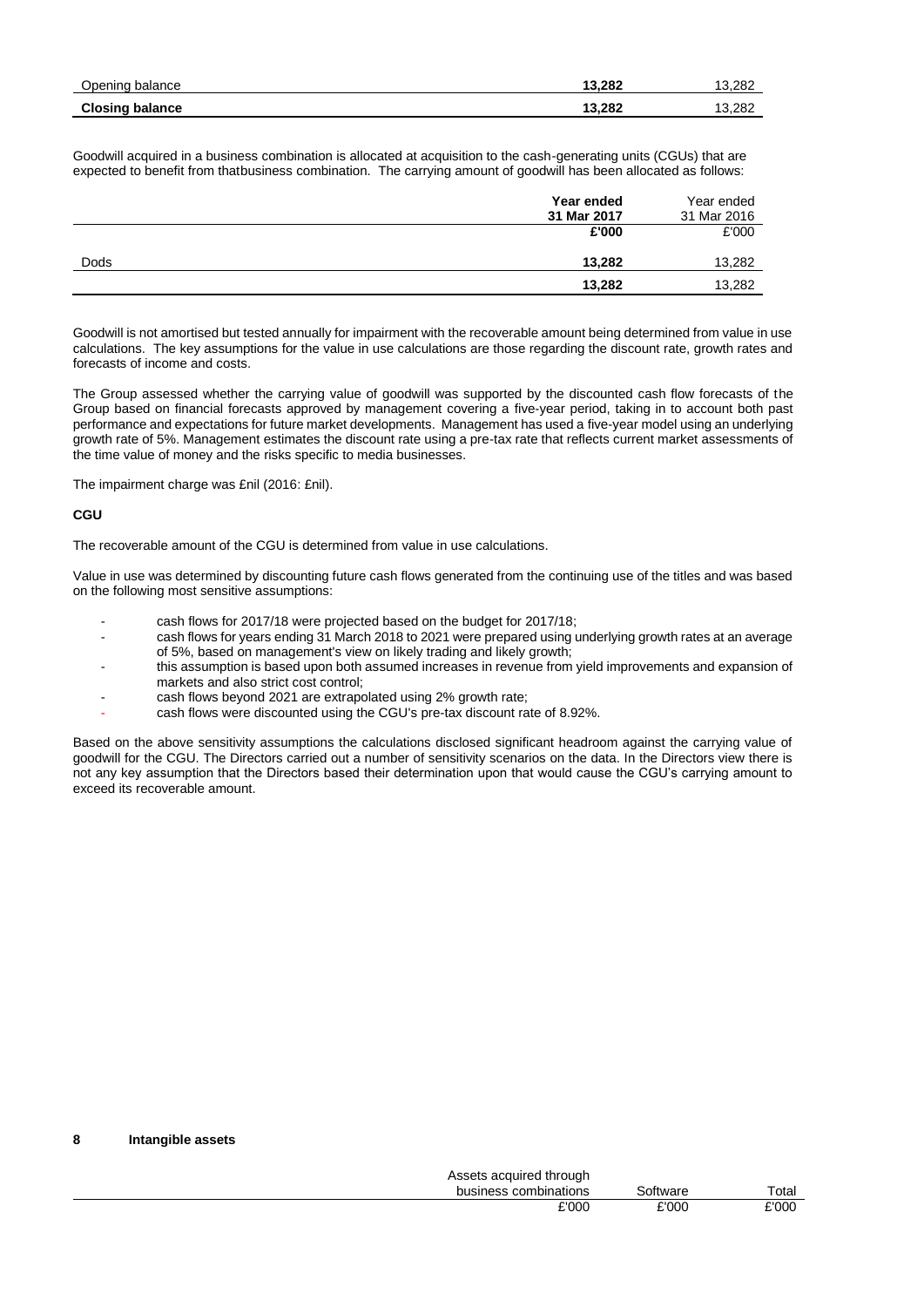| Cost                                          |        |          |          |
|-----------------------------------------------|--------|----------|----------|
| At 31 March 2015                              | 24,215 | 3,814    | 28,029   |
| Additions - internally generated              |        | 244      | 244      |
| At 31 March 2016                              | 24,215 | 4,058    | 28,273   |
| Reclassified to property, plant and equipment |        | (79)     | (79)     |
| Additions - internally generated              |        | 39       | 39       |
| Additions - externally generated              |        | 372      | 372      |
| Disposals                                     |        | (1, 954) | (1, 954) |
| At 31 March 2017                              | 24,215 | 2,436    | 26,651   |
|                                               |        |          |          |
| Amortisation                                  |        |          |          |
| At 31 March 2015                              | 15,738 | 2,233    | 17,971   |
| Charged in year                               | 629    | 412      | 1,041    |
| At 31 March 2016                              | 16,367 | 2,646    | 19,013   |
| Reclassified to property, plant and equipment |        | (71)     | (71)     |
| Charged in year                               | 584    | 368      | 952      |
| Disposals                                     |        | (1, 954) | (1,954)  |
| At 31 March 2017                              | 16,951 | 989      | 17,940   |
|                                               |        |          |          |
| Net book value                                |        |          |          |
| At 31 March 2015                              | 8,477  | 1,581    | 10,058   |
|                                               |        |          |          |
| At 31 March 2016                              | 7,848  | 1,412    | 9,260    |
| At 31 March 2017                              | 7,264  | 1,447    | 8,711    |

# **Assets acquired through business combinations**

|                  | Publishing<br>rights | <b>Brand</b><br>names | Customer<br>relationships | Customer<br>lists        | Other<br>assets          | Total  |
|------------------|----------------------|-----------------------|---------------------------|--------------------------|--------------------------|--------|
|                  |                      |                       |                           |                          |                          |        |
|                  | £'000                | £'000                 | £'000                     | £'000                    | £'000                    | £'000  |
| Cost             |                      |                       |                           |                          |                          |        |
| At 31 March 2015 | 19,193               | 1,277                 | 2,951                     | 640                      | 154                      | 24,215 |
| At 31 March 2016 | 19,193               | 1,277                 | 2,951                     | 640                      | 154                      | 24,215 |
| At 31 March 2017 | 19,193               | 1,277                 | 2,951                     | 640                      | 154                      | 24,215 |
|                  |                      |                       |                           |                          |                          |        |
| Amortisation     |                      |                       |                           |                          |                          |        |
| At 31 March 2015 | 10,831               | 1,277                 | 2,836                     | 640                      | 154                      | 15,738 |
| Charged in year  | 577                  |                       | 52                        |                          |                          | 629    |
| At 31 March 2016 | 11,408               | 1,277                 | 2,888                     | 640                      | 154                      | 16,367 |
| Charged in year  | 532                  |                       | 52                        | $\overline{\phantom{0}}$ | $\overline{\phantom{a}}$ | 584    |
| At 31 March 2017 | 11,940               | 1,277                 | 2,940                     | 640                      | 154                      | 16,951 |
|                  |                      |                       |                           |                          |                          |        |
| Net book value   |                      |                       |                           |                          |                          |        |
| At 31 March 2015 | 8,362                |                       | 115                       |                          |                          | 8,477  |
|                  |                      |                       |                           |                          |                          |        |
| At 31 March 2016 | 7,785                |                       | 63                        |                          | -                        | 7,848  |
|                  |                      |                       |                           |                          |                          |        |
| At 31 March 2017 | 7,253                |                       | 11                        |                          |                          | 7,264  |

No intangible assets have an indefinite useful economic life.

Included within intangible assets are internally generated assets with a net book value of £1,335,000 (2015: £1,405,000).

# **9 Property, plant and equipment**

| ∟easehold<br>improvements | Equipment and<br>fixtures and fittings | Total |
|---------------------------|----------------------------------------|-------|
| £'000                     | £'000                                  | £'000 |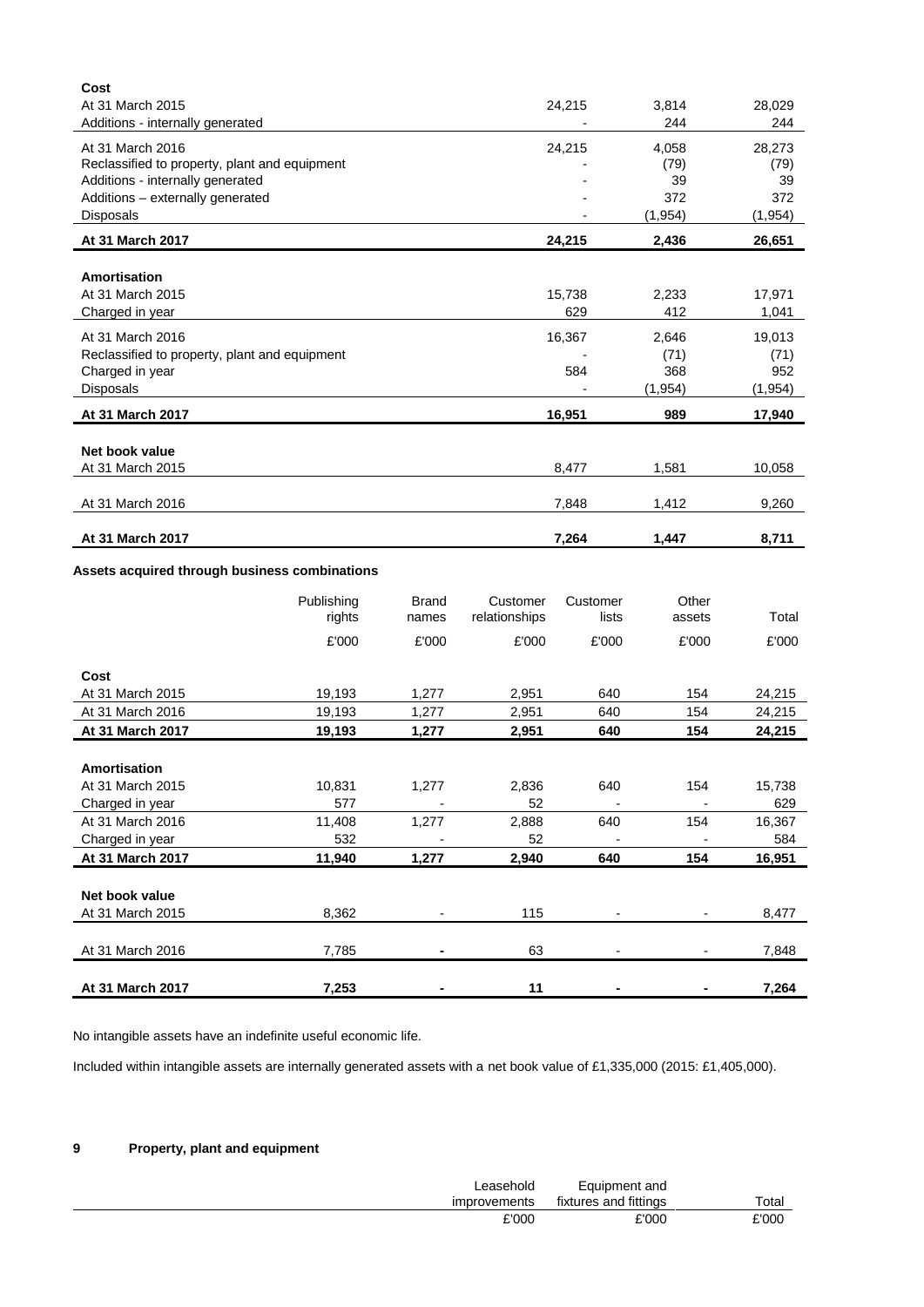| Cost                                      |       |       |         |
|-------------------------------------------|-------|-------|---------|
| At 31 March 2015                          | 567   | 582   | 1,149   |
| Additions                                 | 75    | 33    | 108     |
| <b>Disposals</b>                          |       |       |         |
| At 31 March 2016                          | 642   | 615   | 1,257   |
| Reclassified from fixed intangible assets |       | 79    | 79      |
| Additions                                 | 1,709 | 821   | 2,530   |
| <b>Disposals</b>                          | (623) | (425) | (1,048) |
| At 31 March 2017                          | 1,728 | 1,090 | 2,818   |
| <b>Depreciation</b>                       |       |       |         |
| At 31 March 2015                          | 412   | 429   | 841     |
| Charge for the year                       | 130   | 100   | 230     |
|                                           |       |       |         |
| At 31 March 2016                          | 542   | 529   | 1,071   |
| Reclassified from fixed intangible assets | 27    | 44    | 71      |
| Charge for the year                       | 160   | 141   | 301     |
| Disposals                                 | (623) | (425) | (1,048) |
| At 31 March 2017                          | 106   | 289   | 395     |
|                                           |       |       |         |
| Net book value                            |       |       |         |
| At 31 March 2015                          | 155   | 153   | 308     |
|                                           |       |       |         |
| At 31 March 2016                          | 100   | 86    | 186     |
|                                           |       |       |         |
| <b>At 31 March 2017</b>                   | 1,622 | 801   | 2,423   |

The Group did not have any assets recognised from obligations under finance leases in either the current or prior year.

## **10 Other financial assets**

|                                | Year ended<br>31 Mar 2017<br>£'000 | Year ended<br>31 Mar 2016<br>£'000 |
|--------------------------------|------------------------------------|------------------------------------|
| Trade and other receivables    |                                    |                                    |
| Trade receivables              | 1,645                              | 1,441                              |
| Other receivables              | 592                                | 12                                 |
| Prepayments and accrued income | 568                                | 737                                |
|                                | 2,805                              | 2,190                              |

Trade and other receivables denominated in currencies other than sterling comprise £214,358 (31 March 2016: £354,000) denominated in Euros.

| Year ended<br>31 Mar 2017<br>£'000               | Year ended<br>31 Mar 2016<br>£'000 |
|--------------------------------------------------|------------------------------------|
| Cash at bank                                     |                                    |
| Cash and cash equivalents<br>7,767               | 9,083                              |
| Restricted cash held in deposit account<br>1,266 | $\overline{\phantom{0}}$           |
| 9,033                                            | 9,083                              |

Cash includes £645,000 (2016: £278,000) denominated in Euros.

Included in cash at bank is a rental deposit of £1,266,000 (2016: £nil) held in a bank account in the Group's name which is subject to a guarantee in favour of the landlord of the London premises of the Group.

1p ordinary shares